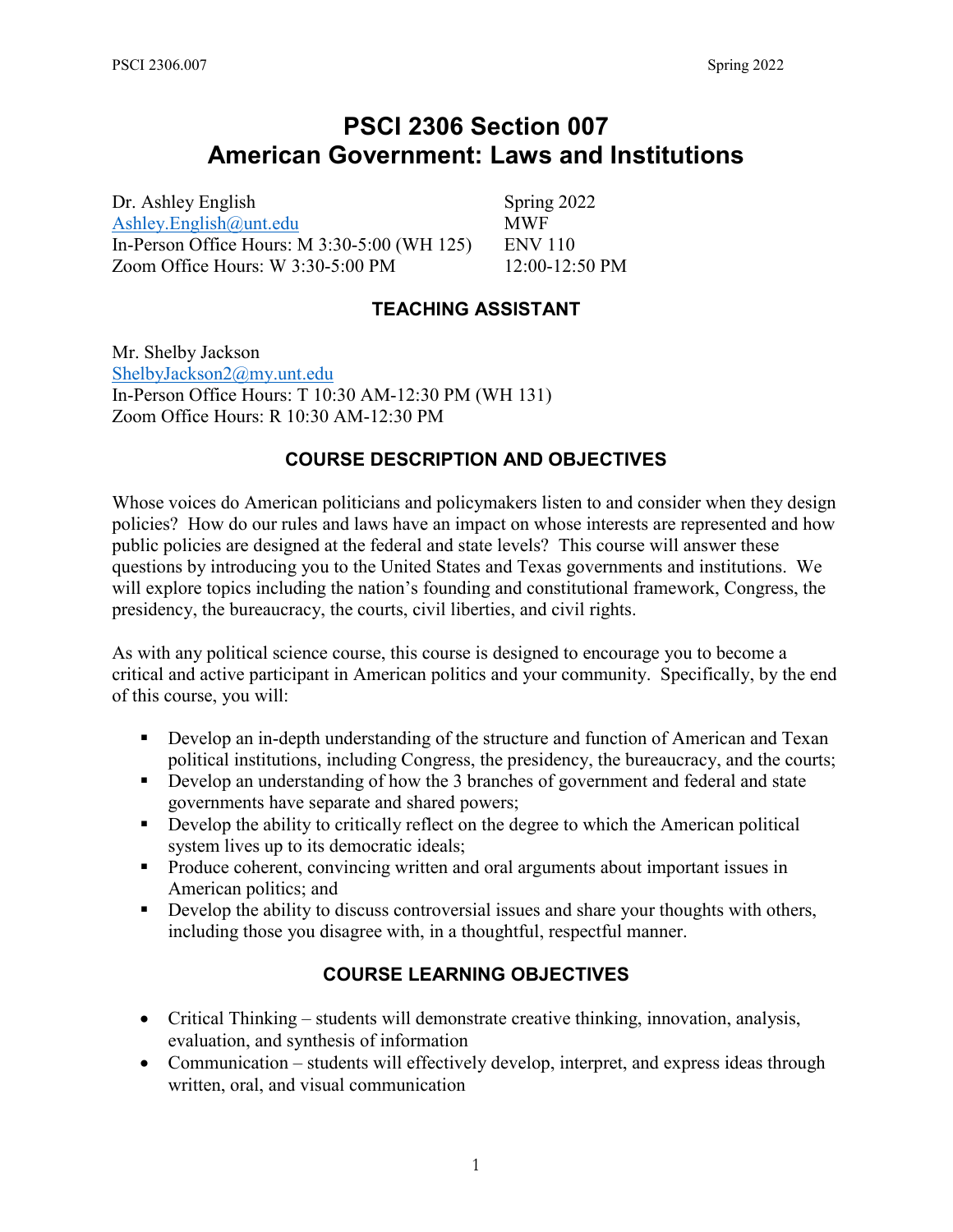- Personal Responsibility students will be able to connect choices, actions, and consequences to ethical decision-making
- Social Responsibility students will demonstrate increased intercultural competence, knowledge of civic responsibility, and the ability to engage effectively in regional, national, and global communities.

| <b>Due Date</b>             | <b>Assignment</b>                                  |
|-----------------------------|----------------------------------------------------|
| January 24, 11:59 PM        | Syllabus Quiz                                      |
| January 31, 11:59 PM        | Constitution (Ch. 1) Workbook Assignment           |
| February 9, 11:59 PM        | Federalism (Ch. 2) Workbook Assignment             |
| February 14, 12:00-12:50 PM | Exam $#1$                                          |
| February 25, 11:59 PM       | The Legislative Branch (Ch. 3) Workbook Assignment |
| March 4, 11:59 PM           | The Presidency (Ch. 4) Workbook Assignment         |
| March 11, 11:59 PM          | Policymaker Letter                                 |
| March 25, 11:59 PM          | The Bureaucracy (Ch. 5) Workbook Assignment        |
| April 1, 12:00-12:50 PM     | Exam $#2$                                          |
| April 8, 11:59 PM           | The Courts (Ch. 6) Workbook Assignment             |
| April 15, 11:59 PM          | Civil Liberties (Ch. 7) Workbook Assignment        |
| April 22, 11:59 PM          | Civil Rights (Ch. 8) Workbook Assignment           |
| April 29, 12:00-12:50 PM    | Exam #3                                            |
| May 11, 10:30-11:20 AM      | Final Exam                                         |

### **IMPORTANT DUE DATES AND EXAM DATES**

## **COURSE FORMAT, ATTENDANCE, AND RECORDED LECTURES**

This class is primarily designed as an in-person lecture. Unless noted on the syllabus or public health conditions change, we will meet at our regularly scheduled time in our regularly scheduled classroom.

Because I expect that some students will encounter covid-related disruptions and/or need to quarantine or isolate, I will also record each lecture and post it on Canvas after class. Lecture slides will also be posted on Canvas after class.

**Participating in lectures in some format is important for success in this class. However, attendance at in-person lectures will not factor into your grades, so I strongly encourage you to watch the recordings or livestreams if you are sick. Please participate in class in ways that will keep you and your classmates safe.**

**To account for any potential covid-related attendance issues, ALL EXAMS WILL OCCUR REMOTELY ON CANVAS. THE EXAMS WILL BE DURING OUR REGULAR CLASS MEETING TIMES. PLEASE MAKE NOTE OF THOSE EXAM DATES NOW!**

## **COVID PROTOCOLS**

With cases of the omicron variant of COVID continuing to rise in Denton County, it is important that we establish some norms to keep one another safe: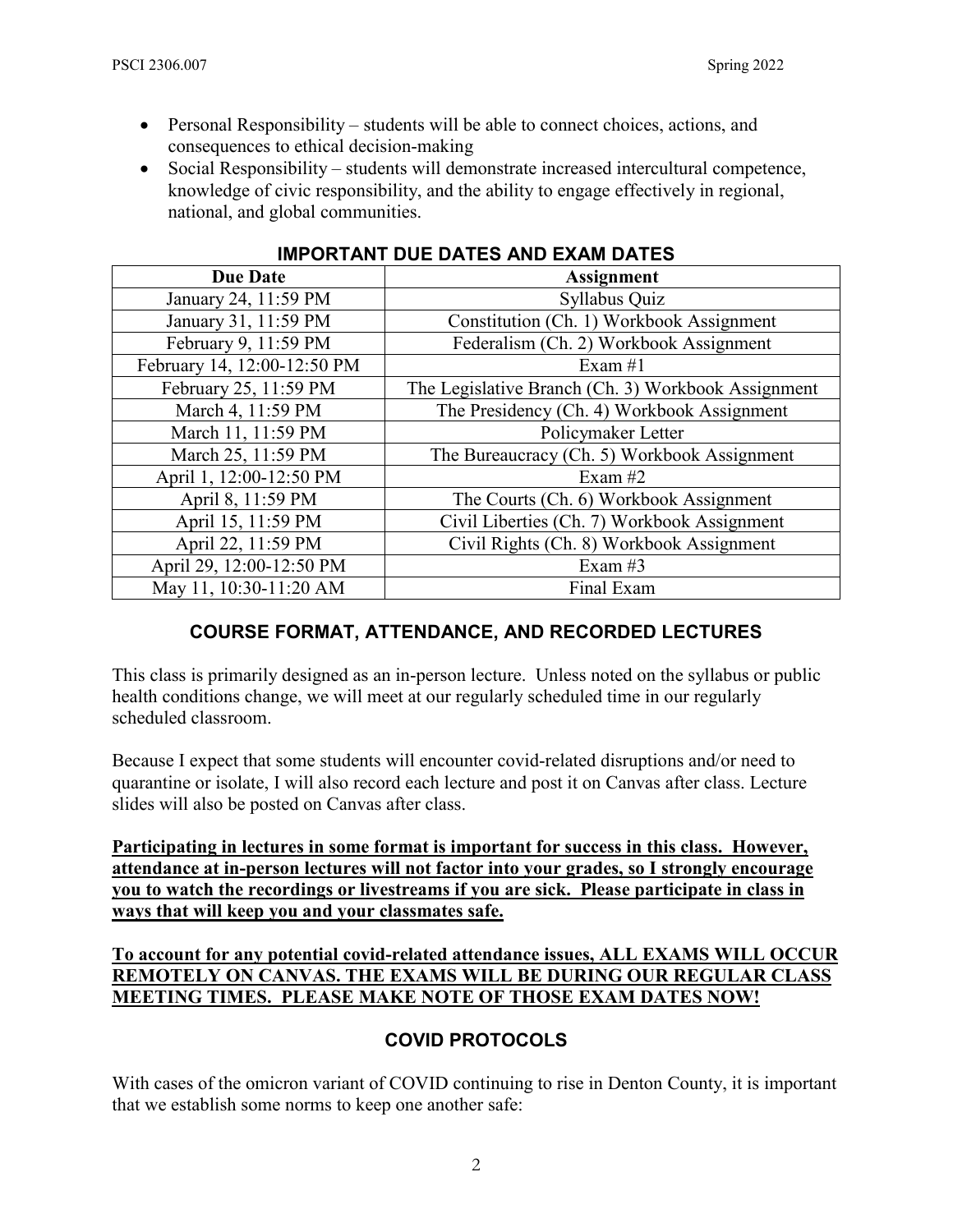- 1. If you are exposed to COVID or test positive for COVID, you should start watch the class recordings or livestreams. Please do not come to class if you are symptomatic or believe you may be infected. Prioritize your health and the health of all of your classmates.
- 2. UNT encourages everyone to wear a face covering indoors, regardless of vaccination status, to protect yourself and others from COVID infection, as recommended by current CDC guidelines. Face covering guidelines could change based on community health conditions.
- 3. While vaccination is not mandatory, I strongly encourage you to protect yourself and others by taking the vaccine. The vaccine is offered for free through UNT Student Health and Wellness. Call 940-565-2333 to schedule an appointment. In addition, Denton County Public Health has pop-up vaccine clinics; for more information, call 940-349-2585.
- 4. COVID Testing
	- 1. If you are symptomatic or have been in close contact with someone with COVID, you should obtain a test from Student Health and Wellness Center by registering through their portal or by calling 940-565-2333. More information is available at: https://healthalerts.unt.edu/covid-19-testing.
	- 2. If you are asymptomatic but want to verify your COVID status, UNT is offering testing in 120 Chestnut Hall from 9:00 - 11:30 and 1:30 - 3:00, Tuesdays through Fridays. You will need to set up the blue NAVICA app in advance of testing.
- 5. While UNT is starting the semester fully in-person, remote instruction may be necessary if community health conditions change or you need to self-isolate or quarantine due to COVID-19. Students will need access to a webcam, microphone, and reliable internet service to participate fully in remote portions of the class. Information on how to be successful in a remote learning environment can be found on [the online learning page for UNT.](https://online.unt.edu/learn)

**A personal note from Dr. English:** I am fully vaccinated and boosted, but I also have health and personal concerns that require extra caution. Therefore, I will be wearing a mask for our inperson meetings. I will also have a microphone to make it easier to hear me. If it is difficult to hear (even with the microphone), please let me know so I can address the issue.

I also think it is important to recognize that this is an extremely challenging time for many people, as the omicron variant is reigniting fears of infection and/or frustrations and stress about when the pandemic will end and we can go back to normal. I will do my best to try to help us all learn productively despite those challenges. I ask that you also extend patience and understanding to your classmates, TAs, and professors as we all try to get through the pandemic together. Please remember it is important to take time to take care of yourself and others.

Because of my concern about possible infection, I ask that all students remain at least six feet away from me (whether masked or not). If you have a sensitive question that you do not want other students to overhear, please contact me via email or set up a Zoom appointment. Please do not take it personally if I step away from you or refuse to take something you offer me. I am simply trying to be safe.

## **CLASS RECORDINGS AND LIVE STREAMS**

Lectures for this course will be livestreamed and recorded for students enrolled in this class section to refer to throughout the semester. Class recordings are the intellectual property of the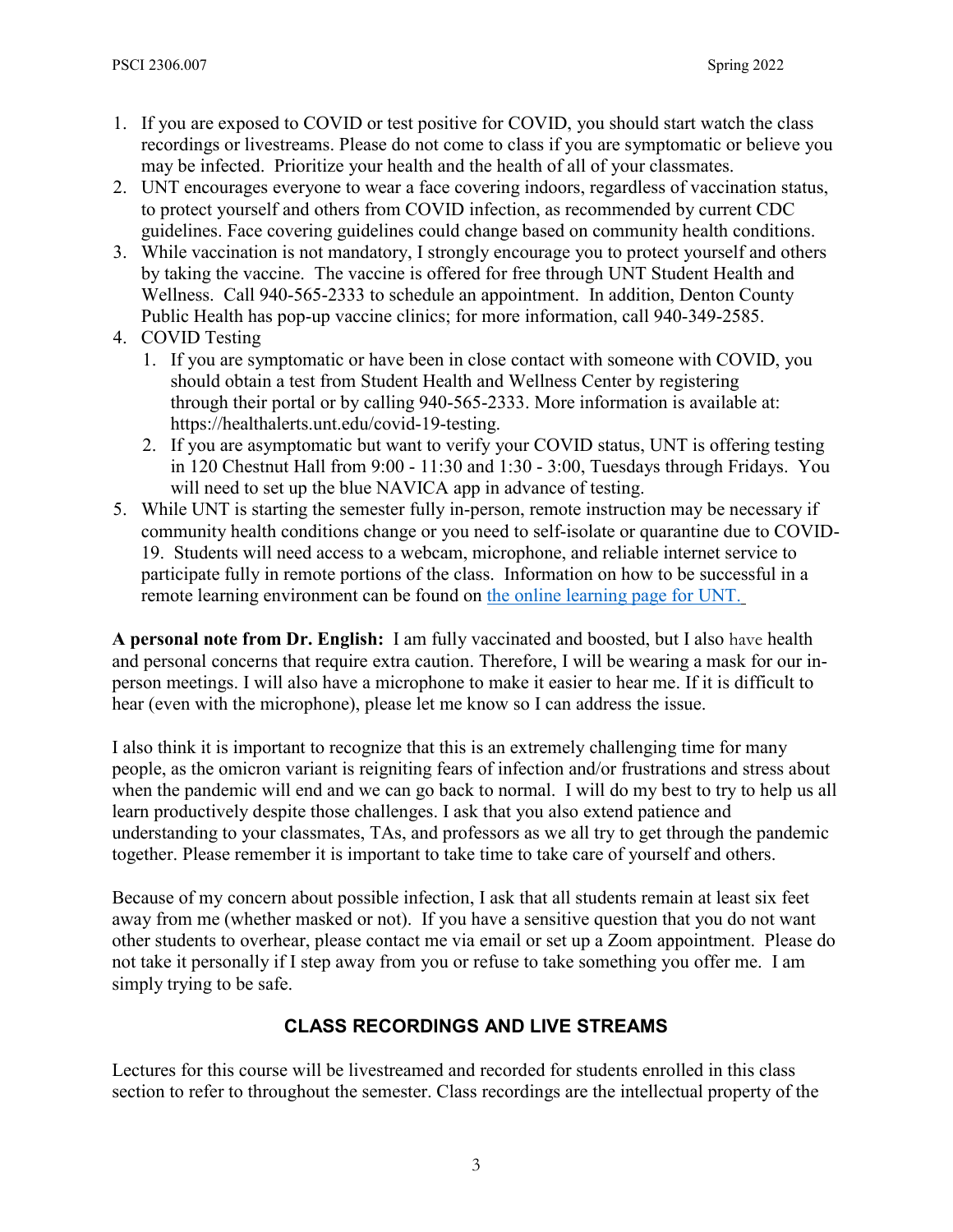university or instructor and are reserved for use only by students in this class and only for educational purposes. Students may not post or otherwise share the recordings outside the class, or outside the Canvas Learning Management System, in any form. Failing to follow this restriction is a violation of the UNT Code of Student Conduct and could lead to disciplinary action.

## **COURSE MATERIALS AND READINGS**

### **Required Workbook (Online)**

Eshbaugh-Soha, Matthew, ed. 2021. *PSCI 2306 Workbook*. Asheville, NC: Soomo Learning. ISBN # 9781949164978 (This is an online textbook that you access through Canvas).

### **Recommended Book (Available in electronic and print versions)**

Abernathy, Scott. 2022. *American Government: Stories of Nation. Essentials Second Edition*. Brief Edition. Washington, DC: Sage. ISBN# 9781071816899.

- If it is cheaper, you may use previous editions of the textbook, but the page numbers for the readings will not line up exactly with the assignments listed in the syllabus; info on the most recent elections will also be out-of-date.
- This book provides background information to supplement the lectures.

### **Class Materials for Remote Instruction**

Since our class may need to shift to a remote delivery if public health conditions change and all the exams and assignments will be submitted using Canvas, students will need a computer with reliable internet access for Zoom meetings. Your computer should also meet [Canvas's technical](https://clear.unt.edu/supported-technologies/canvas/requirements)  [requirements.](https://clear.unt.edu/supported-technologies/canvas/requirements) **All exams will occur on Canvas during our regularly scheduled class periods. To that end, please make note of those dates and make sure you will have access to a computer that meets Canvas's requirements and has reliable internet access on exam days.**

Though it is not required, if we do need to shift to remote/Zoom lectures, I also encourage students to participate in class using a webcam and microphone if they have access to one.

## **Communications and Email**

Throughout the semester, I will primarily communicate with the class using our Canvas site and email. I will keep the class updated on upcoming activities and provide other timely notifications using the "Announcements" feature on Canvas. If you have substantive questions about the course or the material, American politics more broadly, or any concerns about the class or other situations that are bothering you, I strongly encourage you to come see me during my "virtual" office hours (listed above) or make an appointment if you have a conflict with my office hours. I am happy to help!

Email is also an excellent way to reach me, but please note that it is often more effective to discuss substantive questions and concerns in-person during office hours. **If you contact me by**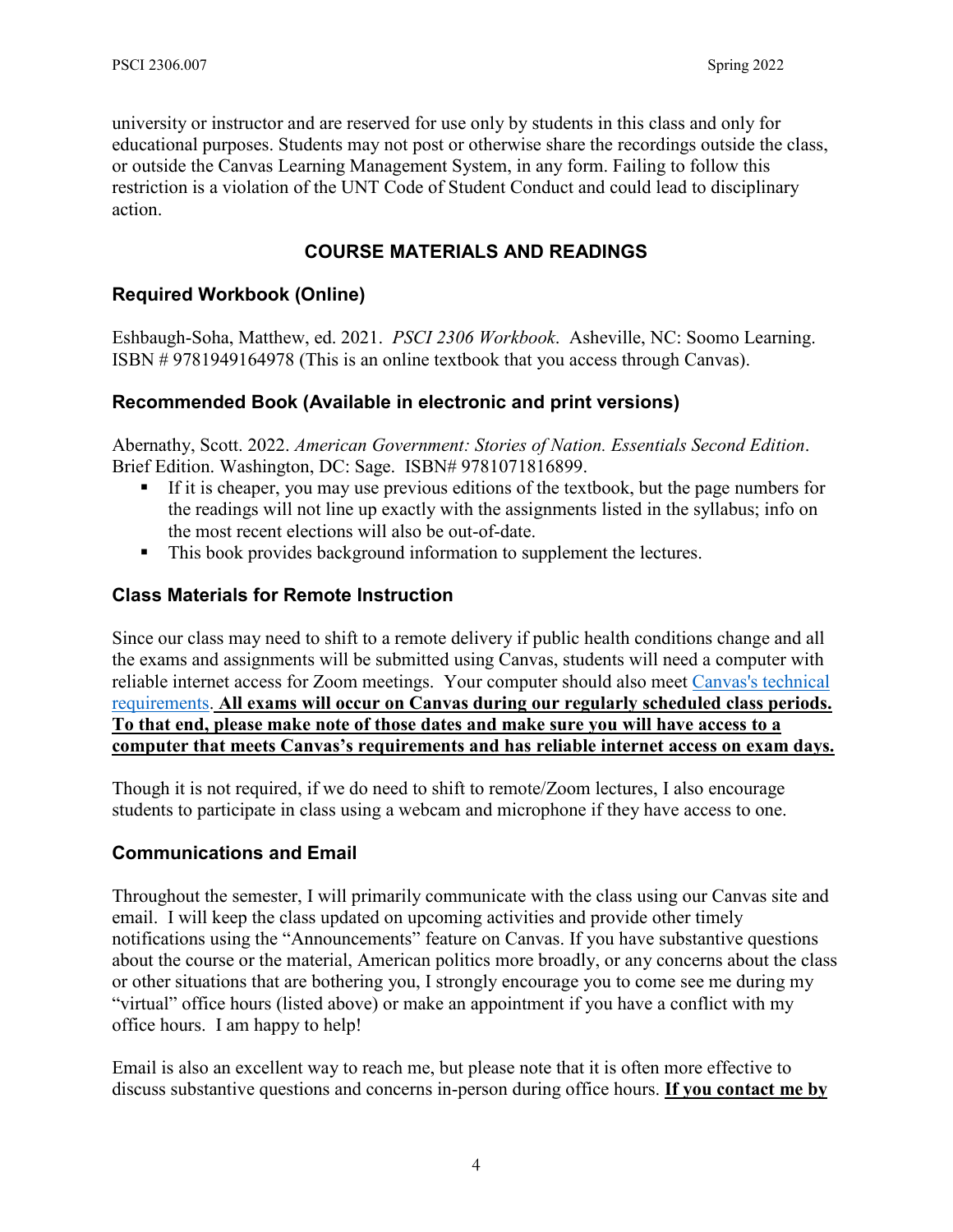**email between Monday and Friday, I will do my best to respond within 24 hours**. When you send emails, please include the course number (PSCI 2306-007) in the subject line of your email along with a brief description of the class-related subject you would like to discuss. **As covid continues to cause disruptions, I expect I will receive a large number of emails from students, so including this information will help me respond to you!** CLEAR has also developed a website [\(https://clear.unt.edu/online-communication-tips\)](https://clear.unt.edu/online-communication-tips) with online communication tips that you may find helpful.

If you need to get in touch with me about a grade, please be aware that **I will not discuss grades over email, so you will need to meet with me to discuss any issues with your grade**. If you wish to dispute a grade, please be aware that a significant amount of time and effort are dedicated to grading student assignments. That being said, if you would like to dispute a grade, you must set up a meeting with me and provide, in writing, a clear explanation as to why a different grade is in order and what grade you believe is appropriate prior to our meeting. All grade dispute requests **must be submitted within one week** of the date that grades are made available to the class and grade disputes will not be considered past the one-week dispute period. Please be advised that I will not change grades simply because students believe they "want" or "need" a higher grade. Also, when I review work for grade disputes, I reserve the right to leave the grade unchanged, raise the grade, or lower the grade.

## **Canvas, Computer Skills, and Digital Literacy**

This course has a Canvas site, which is available at [https://canvas.unt.edu.](https://canvas.unt.edu/) The Canvas site contains administrative information about the course, lecture recordings, course assignments, student grades, and lecture slides (posted after class). I encourage you to check the it regularly.

To succeed in this course, you should be familiar with:

- Using Canvas to access course materials and submit assignments
- Using email with attachments
- Using the UNT library website to access research databases

### **Technical Assistance**

Part of working in the online environment involves dealing with the inconveniences and frustration that can arise when technology breaks down or does not perform as expected. Here at UNT we have a Student Help Desk that you can contact for help with Canvas or other technology issues.

**UIT Help Desk**: [UIT Student Help Desk site](http://www.unt.edu/helpdesk/index.htm) (http://www.unt.edu/helpdesk/index.htm) **Email**: [helpdesk@unt.edu](mailto:helpdesk@unt.edu) **Phone**: 940-565-2324 **In Person**: Sage Hall, Room 130 **Walk-In Availability**: 8am-9pm **Telephone Availability**: Sunday: noon-midnight; Monday-Thursday: 8am-midnight; Friday: 8am-8pm; Saturday: 9am-5pm **Laptop Checkout**: 8am-7pm

For additional support, visit [Canvas Technical Help](https://community.canvaslms.com/docs/DOC-10554-4212710328)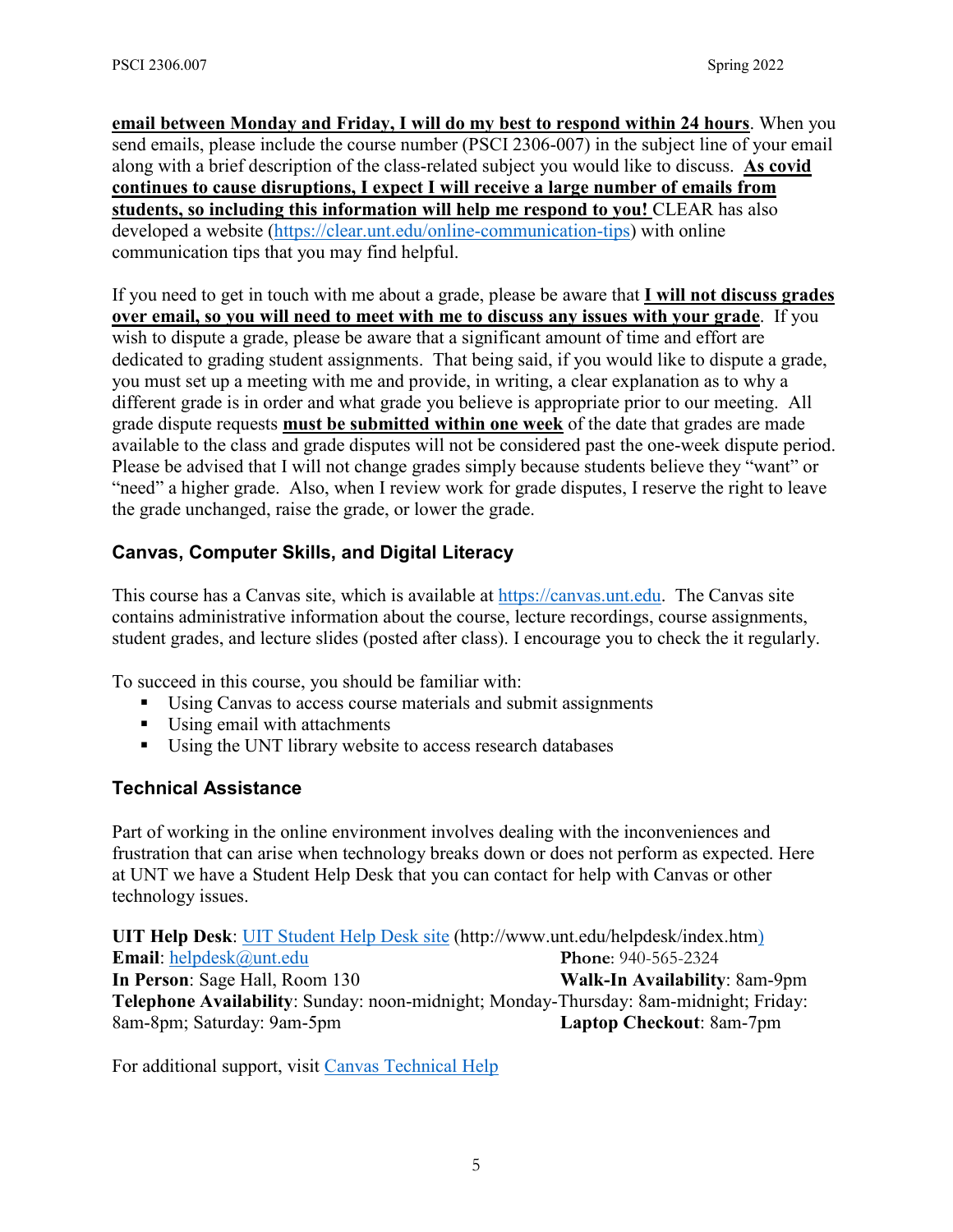### **COURSE REQUIREMENTS**

Final course grades will be based on **4 exams**, **8 workbook assignments, 1 syllabus quiz,** and 1 **policymaker letter**.

| <b>Exams</b>                | 50% of final grade                     |
|-----------------------------|----------------------------------------|
| Exam 1                      |                                        |
| Exam 2                      | Your lowest score from all 4 exams     |
| Exam 3                      | (including the final) will be dropped. |
| Exam 4                      |                                        |
| <b>Workbook Assignments</b> | 35% of final grade                     |
| Workbook Assignment 1       |                                        |
| Workbook Assignment 2       |                                        |
| Workbook Assignment 3       |                                        |
| Workbook Assignment 4       |                                        |
| Workbook Assignment 5       |                                        |
| Workbook Assignment 6       |                                        |
| Workbook Assignment 7       |                                        |
| Workbook Assignment 8       |                                        |
| <b>Policymaker Letter</b>   | 10\% of final grade                    |
| <b>Syllabus Quiz</b>        | 5% of final grade                      |

### **Canvas Exams (4)**

The first three exams will be non-cumulative exams that are given in class and each one will cover roughly one-third of the course material. The fourth exam will be given during finals and it will be cumulative, covering material from the entire semester. Each exam will consist of 50 multiple choice and true/false questions. The exams will test your comprehension of the course materials and your understanding of the underlying concepts. You are expected to be familiar with the major themes and ideas that have been covered in *all* required class readings, lectures, activities, and discussions. The best way to prepare for the exams is to attend class, take good notes, and complete all of the readings and workbook assignments. Exams will be open notes.

Make up exams will not be given unless you have a **documented** university-excused absence. If you will miss an exam for a university-excused absence, you should arrange for a make-up exam **BEFORE** your excused absence. In other words, if you will miss an exam due to participation in UNT activities, religious holidays, or any of the other reasons that are consider excused absences, you should arrange to take the exam prior to your excused absence. If you do not have written documentation of your excused absence, you must take the exam as scheduled. **If you do have an excused absence and you need to take a make-up exam, you must do within one week of the original test date**. If you miss an exam for a non-documented, non-excused absence (e.g., you skipped class, overslept, got stuck in traffic, had car trouble, had the exam time wrong, etc.), you will not be able to make up the test. **Online Workbook Assignments (8)**

Students are required to complete the **multiple choice questions** associated with each of the eight assigned chapters in the PSCI 2306 Workbook. There are eight workbook chapters and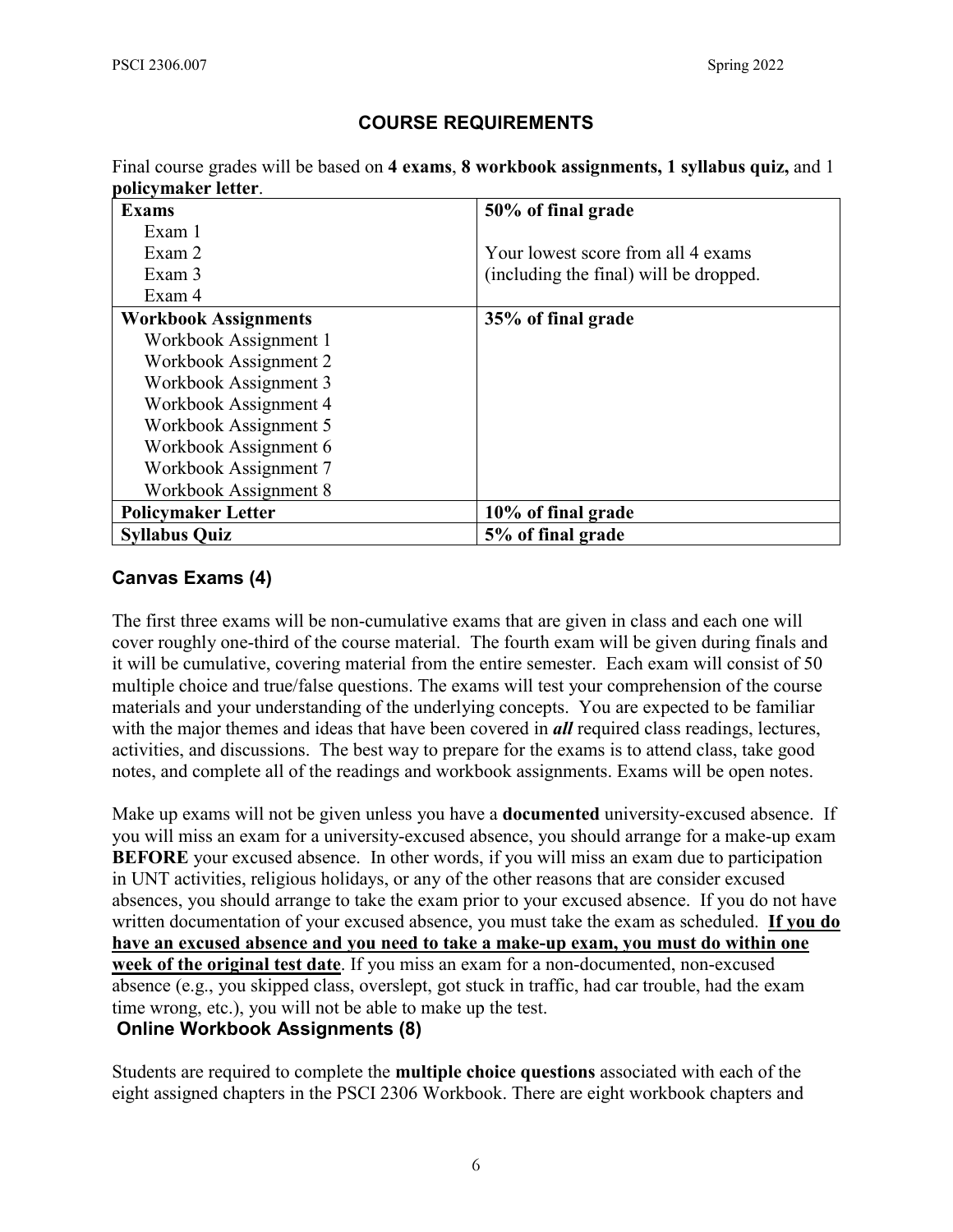each one is organized around the Texas Higher Education Coordinating Board's 4 learning objectives: (1) critical thinking skills, (2) social responsibility, (3) communication skills, and (4) personal responsibility.

Workbook assignments provide an opportunity to apply the material covered in the textbook and lecture. The multiple choice questions will be graded based on whether or not they are correct. Students should note that the workbook will provide you with multiple opportunities to get the "right" answer for each multiple choice question, so students have a number of opportunities to receive full credit on these assignments.

Each workbook assignment will be **due at 11:59 PM on the day** we finish each topic. For example, if we complete a topic on a Tuesday, the associated workbook assignment will be due at 11:59 PM on Tuesday night. If you do not complete the workbook assignment by the deadline, you will have an additional 48 hours to complete the assignment for half credit. After 48 hours, no late assignments will be accepted (no exceptions).

**If financial issues are preventing you from purchasing the workbook, you should come see me BEFORE THE FIRST WORKBOOK ASSIGNMENT IS DUE so that we can address those issues and make arrangements for you to complete your homework on time.** I am more than happy to help students figure out how to address these issues if they come up!

However, to be fair to everyone in the class, due dates will not be extended for financial reasons, so it is important to see me before the assignments are due so that we can come up with a solution to the issue without it negatively impacting your grade.

Please also be aware that the workbook provides a free trial, which can buy you some more time to get the money together to purchase the workbook. The free trial period lasts 3 weeks, but it will not allow you to complete all 8 assignments during that 3 week period. Thus, the free trial will give you some extra time to buy the workbook, but it will only allow you to complete the first couple of assignments before it runs out.

## **Policymaker Letter**

One of the overarching themes of PSCI 2306 is the division of policy-making power among the various branches and levels of government. Another is the importance of representation and having a government that reflects the will of the people. This assignment requires you effectively demonstrate core competencies of critical thinking, communication, social responsibility, and personal responsibility within the context of civic engagement in the U.S. political process.

In this assignment, you will

- 1. Identify a current political issue that affects you and your community.
- 2. Educate yourself about the issue by reading at least three articles from reputable news sources about the issue.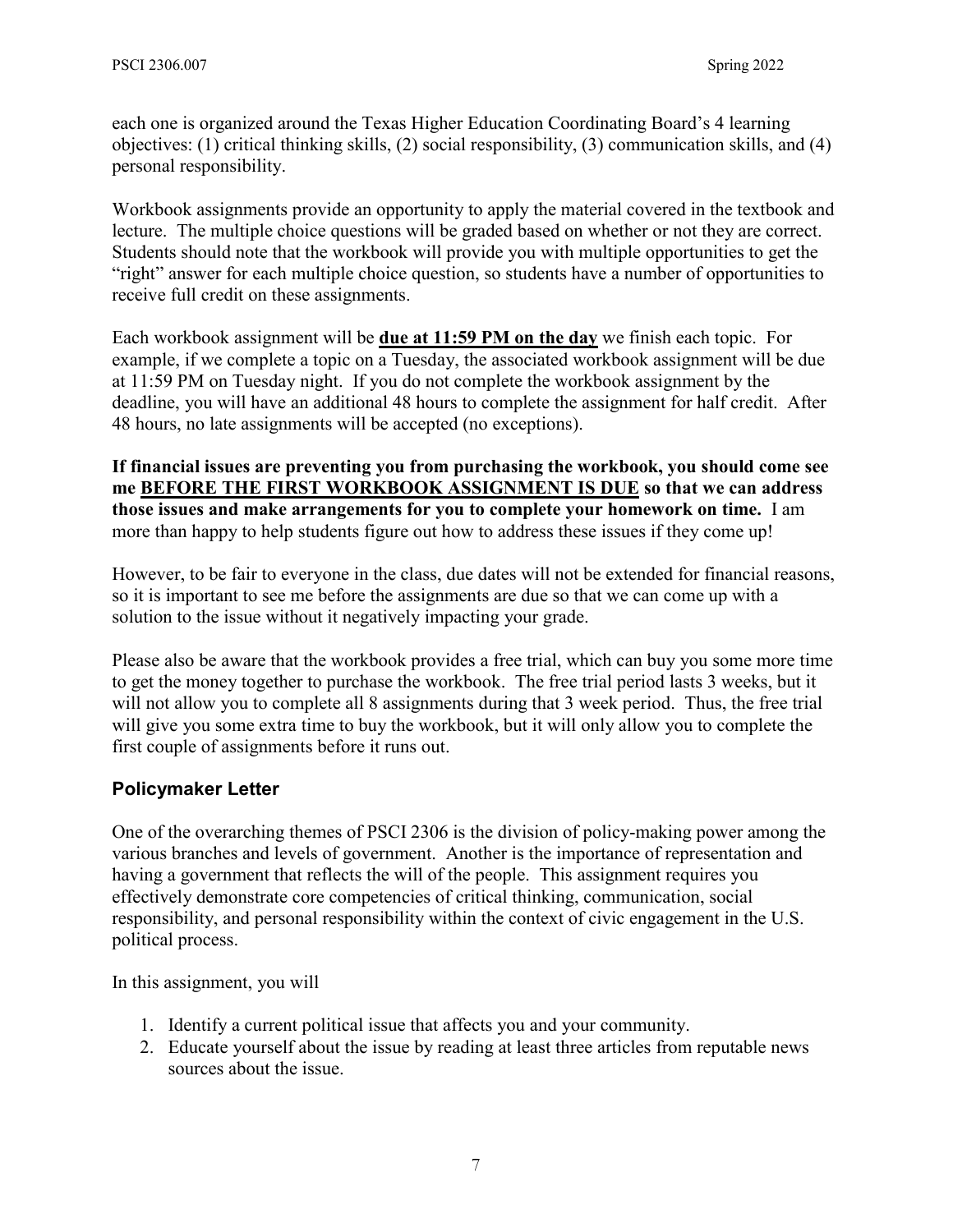- 3. Determine which policy-maker is in the best position to represent your interests with respect to that issue. That could be your representative in the U.S. House of Representatives, your representative in a state legislature, or some member of the executive branch. The key is that you identify a person who has some policy-making authority with respect to the issue you have chosen and a person who might listen to your position (for example, choosing your own representative to the U.S. House rather than some other representative).
- 4. Draft a letter to your legislative or executive-branch policymaker in which you
	- a. identify yourself as one of the politician's constituents;
	- b. identify the political issue about which you are concerned;
	- c. clearly state a position on that issue (what should the policymaker do or not do); and
	- d. provide an explanation for your position that will persuade the policymaker to agree with you.
- 5. After you draft your letter and feel comfortable with both the content and format of your letter, submit the letter as the body of an e-mail addressed to your policymaker.

You will turn in

- 1. a .doc, .docx, or .pdf version of your letter; and
- 2. a .doc, .docx, or .pdf document listing the three articles you read; and
- 3. a screenshot (.jpg, .png, .pdf) of a sent e-mail to your policymaker

For tips on writing a letter to Congress, visit [https://www.thoughtco.com/write-effective-letters](https://www.thoughtco.com/write-effective-letters-to-congress-3322301)[to-congress-3322301](https://www.thoughtco.com/write-effective-letters-to-congress-3322301)

Your score for this assignment will be out of 100 points and the rubric that will be used to grade it is available on Canvas.

## **COURSE POLICIES**

### **Attendance and Excused Absences**

**Students will not be graded on attendance in this course**. However, I do expect all students to stay up-to-date with the class lectures, either by attending in person or watching recordings/livestreams if they are sick and/or in quarantine or isolation.

**Exams must be taken online on Canvas during our regular class time, and make ups will only be available for students who have a UNT excused absence as defined below**. If you are ill or unavailable for a scheduled exam, you need to contact me to determine whether or not you have an excused absence that will allow you to make up the exam. Please note that work conflicts are not included in UNT's list of excused absences.

In accordance with UNT's attendance policy, absences will be excused for religious holy days, active military service, participation in official university functions, illness or other extenuating circumstances, pregnancy and parenting under Title IX, and when the University is officially closed by the President. As the policy states, students are required to request and document their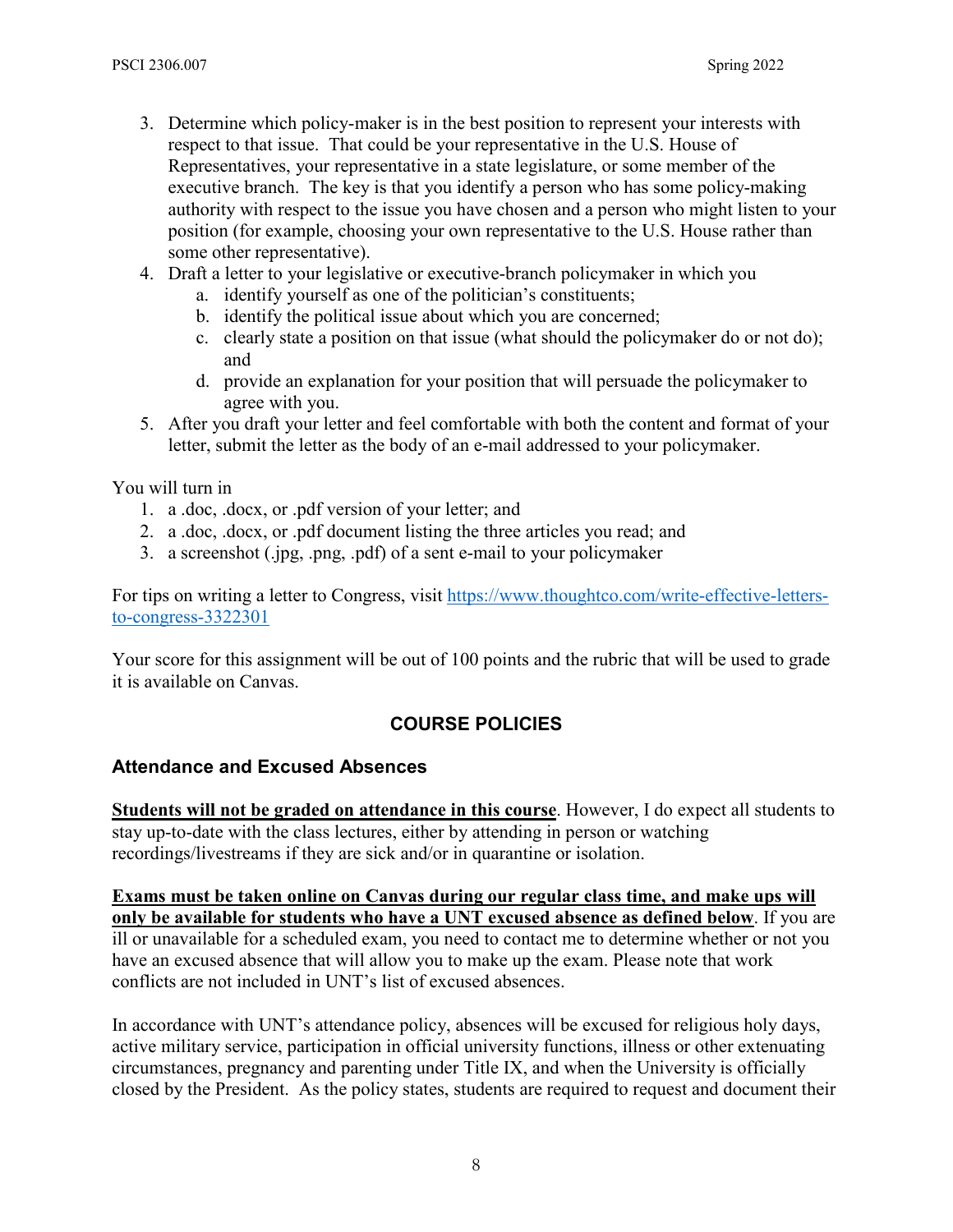excused absences with me. If you have an excused absence, please provide me with notice and documentation for that absence as soon as possible. More information on UNT's attendance policy is available at:

http://policy.unt.edu/sites/default/files/untpolicy/15.2.5 StudentAttendance May2016.pdf.

### **COVID-19 Impact on Attendance**

While attendance is not expected as outlined above, it is important for all of us to be mindful of the health and safety of everyone in our community, especially given concerns about COVID-19. Please contact me if you are unable to participate in class or complete assignments on time because you are ill, or unable to participate in class or complete assignments on time due to COVID-19 including symptoms, potential exposure, pending or positive test results, or if you have been given specific instructions to isolate or quarantine from a health care provider or a local authority. If you are experiencing any [symptoms of COVID-19](https://www.cdc.gov/coronavirus/2019-ncov/symptoms-testing/symptoms.html) please seek medical attention from the Student Health and Wellness Center (940-565-2333 or [askSHWC@unt.edu\)](mailto:askSHWC@unt.edu) or your health care provider PRIOR to coming to campus. UNT also requires you to contact the UNT COVID Hotline at 844-366-5892 or [COVID@unt.edu](mailto:COVID@unt.edu) for guidance on actions to take due to symptoms, pending or positive test results, or potential exposure.

## **Exam Policy**

Students will take four exams in this course. All four exams will be given on Canvas according to the schedule listed in the syllabus. I will drop the lowest of each student's four exam grades when I calculate final course grades at the end of the semester. All exams will be open notes, and students must complete their exam on their own (no working with classmates).

**Exams must be taken online on Canvas during our regular class time, and make ups will only be available for students who have a UNT excused absence as defined above**. If you are ill or unavailable for a scheduled exam, you need to contact me to determine whether or not you have an excused absence that will allow you to make up the exam.

If you lose access to the internet during the exam, you will need to provide documentation that you did not have access to the internet (e.g. evidence you contacted your internet service provider or a text or other message from your internet service provider that the internet went out). You must also provide evidence that you attempted to contact the UIT help desk as soon as the issue occurred. Without such documentation, you will not be able to make-up the exam. Like everyone else in the class, any students who have internet issues during an exam, but who lack documentation of the issue will be able drop their lowest test grade.

## **Grading Scale**

Grades will follow the standard scale listed below and will be posted on Canvas. As you can see from the chart below, grades will be rounded to the nearest tenth.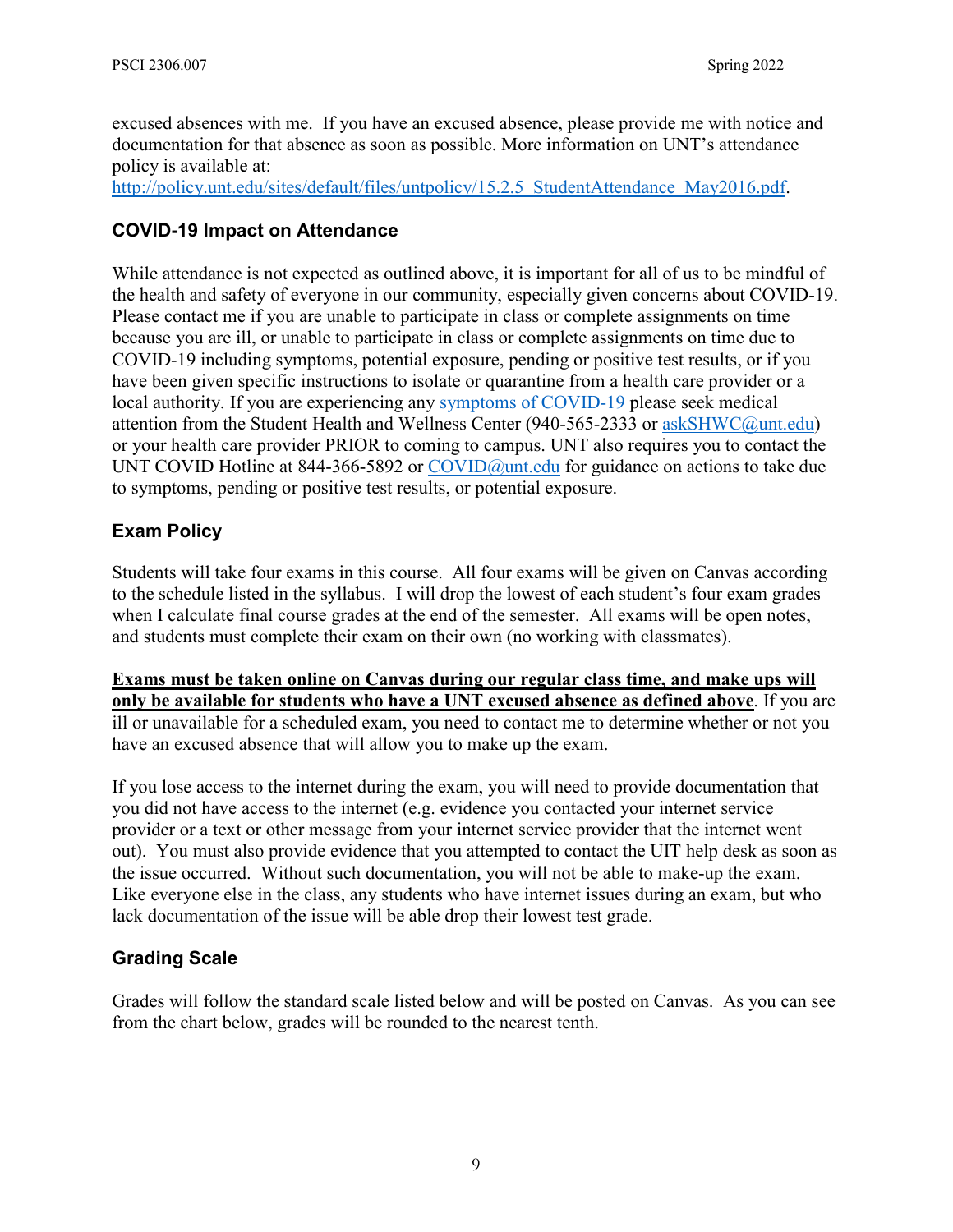| $100 - 90.0\%$ |
|----------------|
| 89.9-80.0%     |
| 79.9-70.0%     |
| 69.9-60.0%     |
| Below $60\%$   |

#### **Online Assignment Submissions**

All course assignments will be submitted using Canvas. Due dates are all listed on the syllabus and on Canvas. I strongly recommend that you plan to begin uploading all assignments 30 minutes before the final deadline (to give yourself a buffer in case you encounter any technical issues).

That being said, the University is committed to providing a reliable online course system to all users. However, in the event of any unexpected server outage or any unusual technical difficulty which prevents students from completing a time sensitive assessment activity, the instructor will extend the time windows and provide an appropriate accommodation based on the situation. Students should **immediately** report any problems to the instructor and contact the UNT Student Help Desk: [helpdesk@unt.edu](mailto:helpdesk@unt.edu) or 940.565.2324 and obtain a ticket number. The instructor and the UNT Student Help Desk will work with the student to resolve any issues at the earliest possible time. If you are having technical issues, I also strongly encourage you to take timestamped screen shots or photos with your phone (if possible) to help document any problems you encounter and/or to help the tech team resolve your issues. If you cannot provide documentation of the issue, you will not have the opportunity to turn in the assignment.

#### **Incomplete and Late Work Policy**

Please make note of **all of the due dates** and **plan accordingly**. **Workbook assignments and the policymaker letter will be accepted late for ½ credit for 48 hours after the original due date**. After that, assignments will not be accepted for credit unless the student has documented, extenuating circumstances and provides documentation within 24 hours of the missed deadline.

### **Extra Credit**

I do not provide individual opportunities for extra credit because I have never found a way to provide them that is fair to other members of the class. To be successful in this class, students should focus on completing the required assignments to the best of their ability.

If you do not do well on your assignments, I encourage you to see me for assistance as soon as possible. We will be happy to work with you to improve your grades, but it is your responsibility to seek out help if you need it.

## **UNT POLICIES**

### **Americans with Disabilities Act Statement**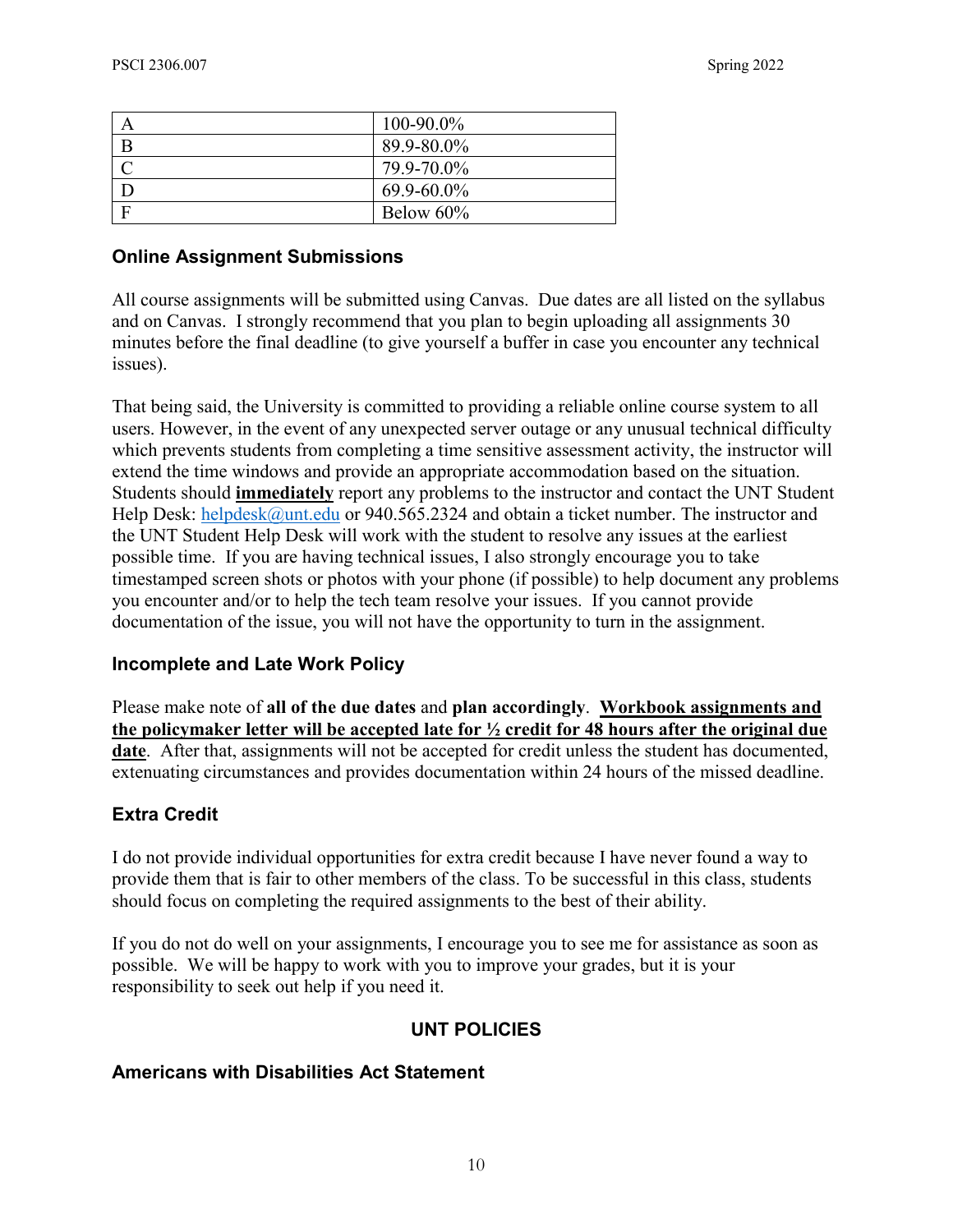UNT makes reasonable academic accommodation for students with disabilities. Students seeking accommodation must first register with the Office of Disability Accommodation (ODA) to verify their eligibility. If a disability is verified, the ODA will provide a student with an accommodation letter to be delivered to faculty to begin a private discussion regarding one's specific course needs. Students may request accommodations at any time; however, ODA notices of accommodation should be provided as early as possible in the semester to avoid any delay in implementation. Note that students must obtain a new letter of accommodation for every semester and must meet with each faculty member prior to implementation in each class. For additional information see the ODA website at disability.unt.edu.

## **Emergency Notification and Procedures**

UNT uses a system called Eagle Alert to quickly notify students with critical information in the event of an emergency (i.e., severe weather, campus closing, and health and public safety emergencies like chemical spills, fires, or violence). In the event of a university closure, please refer to Canvas for contingency plans for covering course materials.

### **Prohibition of Discrimination, Harassment, and Retaliation**

The University of North Texas (UNT) prohibits discrimination and harassment because of race, color, national origin, religion, sex, sexual orientation, gender identity, gender expression, age, disability, genetic information, veteran status, or any other characteristic protected under applicable federal or state law in its application and admission processes; educational programs and activities; employment policies, procedures, and processes; and university facilities. The University takes active measures to prevent such conduct and investigates and takes remedial action when appropriate.

### **Sexual Discrimination, Harassment, and Assault**

UNT is committed to providing a safe learning environment free of all forms of sexual misconduct, including sexual harassment sexual assault, domestic violence, dating violence, and stalking. Federal laws (Title IX and the Violence Against Women Act) and UNT policies prohibit discrimination on the basis of sex, and therefore prohibit sexual misconduct. If you or someone you know is experiencing sexual harassment, relationship violence, stalking, and/or sexual assault, there are campus resources available to provide support and assistance. UNT's Survivor Advocates can assist a student who has been impacted by violence by filing protective orders, completing crime victim's compensation applications, contacting professors for absences related to an assault, working with housing to facilitate a room change where appropriate, and connecting students to other resources available both on and off campus. The Survivor Advocates can be reached at  $\text{SurvivorAdvocate@unt.edu}$  or by calling the Dean of Students Office at 940-565-2648. Additionally, alleged sexual misconduct can be non-confidentially reported to the Title IX Coordinator at  $oeo(\partial)$ unt.edu or at (940) 565-2759.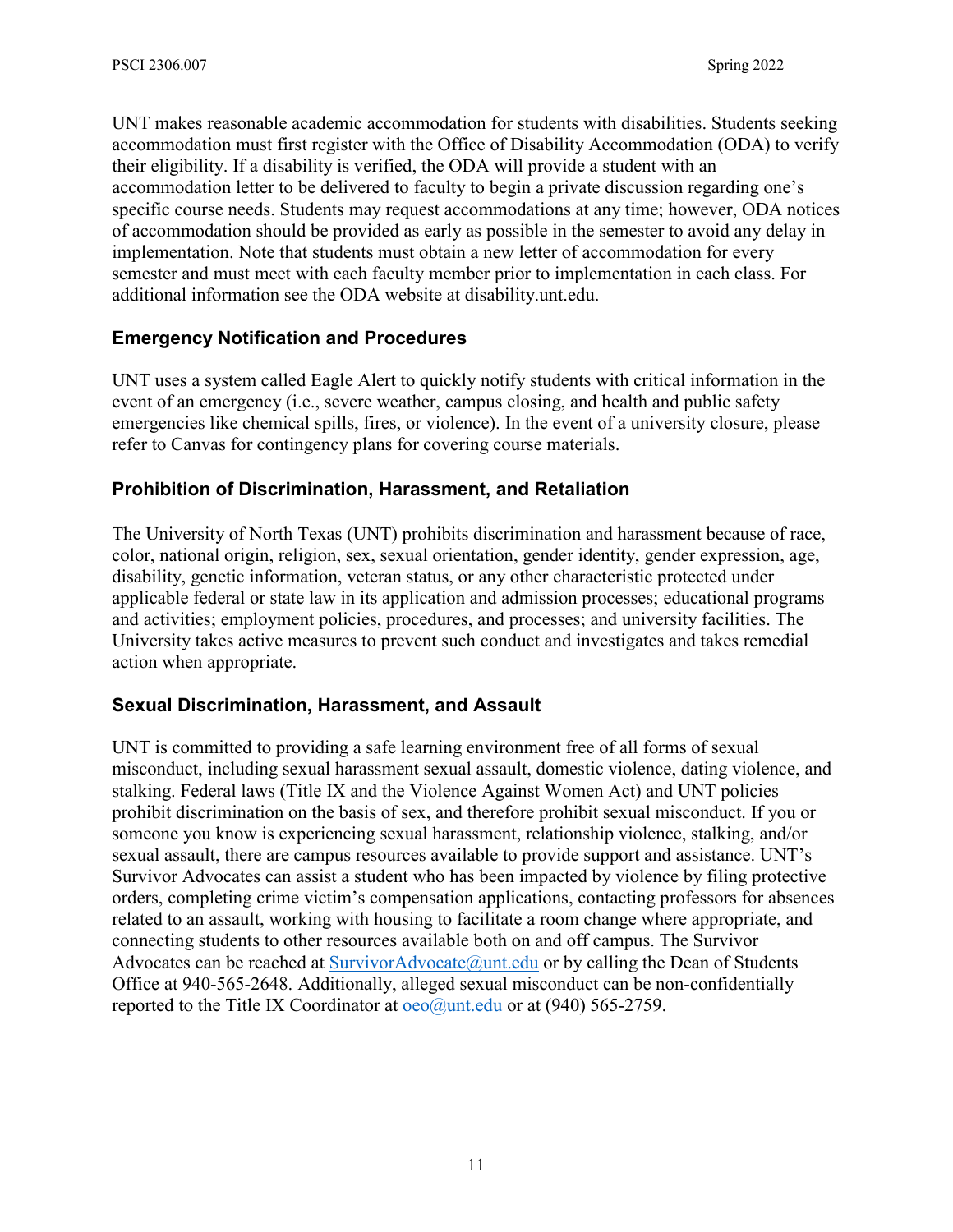## **Mandatory Reporter**

As a UNT faculty member, I am required to share information regarding sexual assault and retaliation and sexual harassment with the university. Therefore, I want to be transparent that while I will seek to keep information that you share with me about your life in classroom discussions, your written work, one-on-one meetings, and/or emails private, I am required to disclose information about sexual misconduct to UNT's Office of Equal Opportunity. For more information on reporting sexual misconduct at UNT, please see:

[https://deanofstudents.unt.edu/sexual-misconduct/reporting-sexual-misconduct.](https://deanofstudents.unt.edu/sexual-misconduct/reporting-sexual-misconduct)

## **Retention of Student Records**

Student records pertaining to this course are maintained in a secure location by the instructor of record. All records such as exams, answer sheets (with keys), and written papers submitted during the duration of the course are kept for at least one calendar year after course completion. Course work completed via the Canvas online system, including grading information and comments, is also stored in a safe electronic environment for one year. Students have the right to view their individual record; however, information about student's records will not be divulged to other individuals without proper written consent. Students are encouraged to review the Public Information Policy and the Family Educational Rights and Privacy Act (FERPA) laws and the University's policy. See UNT Policy 10.10, Records Management and Retention for additional information.

## **Access to Information - Eagle Connect**

Students' access point for business and academic services at UNT is located at: [my.unt.edu.](https://my.unt.edu/) All official communication from the University will be delivered to a student's Eagle Connect account. For more information, please visit the website that explains Eagle Connect and how to forward e-mail [Eagle Connect](https://it.unt.edu/eagleconnect) [\(https://it.unt.edu/eagleconnect\)](https://it.unt.edu/eagleconnect).

## **Student Evaluation Administration Dates**

Student feedback is important and an essential part of participation in this course. The student evaluation of instruction is a requirement for all organized classes at UNT. The survey will be made available during weeks 13, 14 and 15 of the long semesters to provide students with an opportunity to evaluate how this course is taught. Students will receive an email from "UNT SPOT Course Evaluations via IASystem Notification" (no-reply@iasystem.org) with the survey link. Students should look for the email in their UNT email inbox. Simply click on the link and complete the survey. Once students complete the survey they will receive a confirmation email that the survey has been submitted. For additional information, please visit the [SPOT website](http://spot.unt.edu/)  $(http://spot.unt.edu/)$  or email  $spot@$ unt.edu.

### **Important Notice for F-1 Students taking Distance Education Courses**

### **Federal Regulation**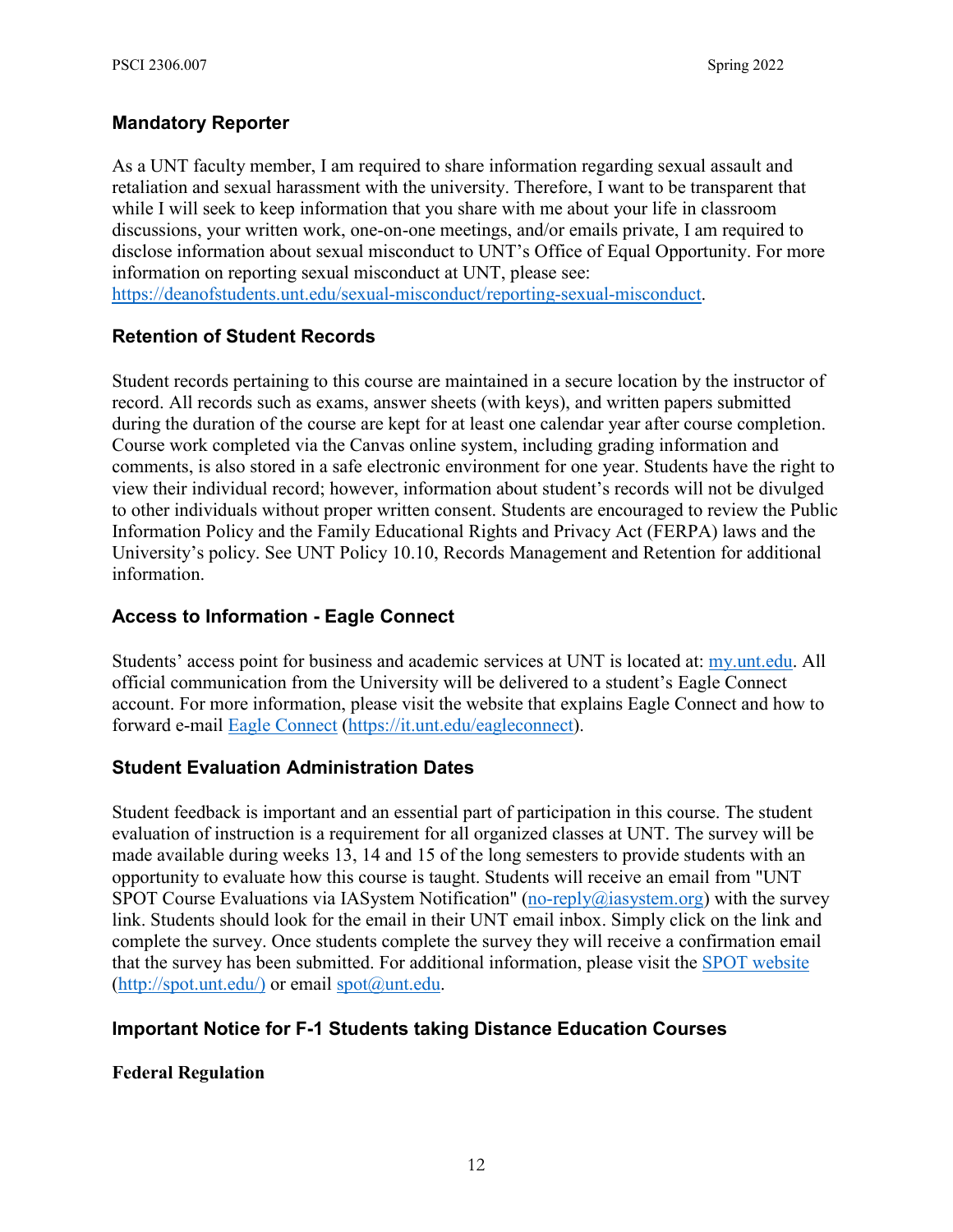To read detailed Immigration and Customs Enforcement regulations for F-1 students taking online courses, please go to the [Electronic Code of Federal Regulations website](http://www.ecfr.gov/) (http://www.ecfr.gov/). The specific portion concerning distance education courses is located at Title 8 CFR 214.2 Paragraph  $(f)(6)(i)(G)$ .

### The paragraph reads:

(G) For F-1 students enrolled in classes for credit or classroom hours, no more than the equivalent of one class or three credits per session, term, semester, trimester, or quarter may be counted toward the full course of study requirement if the class is taken on-line or through distance education and does not require the student's physical attendance for classes, examination or other purposes integral to completion of the class. An on-line or distance education course is a course that is offered principally through the use of television, audio, or computer transmission including open broadcast, closed circuit, cable, microwave, or satellite, audio conferencing, or computer conferencing. If the F-1 student's course of study is in a language study program, no on-line or distance education classes may be considered to count toward a student's full course of study requirement.

### **University of North Texas Compliance**

To comply with immigration regulations, an F-1 visa holder within the United States may need to engage in an on-campus experiential component for this course. This component (which must be approved in advance by the instructor) can include activities such as taking an on-campus exam, participating in an on-campus lecture or lab activity, or other on-campus experience integral to the completion of this course.

If such an on-campus activity is required, it is the student's responsibility to do the following: (1) Submit a written request to the instructor for an on-campus experiential component within one week of the start of the course.

(2) Ensure that the activity on campus takes place and the instructor documents it in writing with a notice sent to the International Student and Scholar Services Office. ISSS has a form available that you may use for this purpose.

Because the decision may have serious immigration consequences, if an F-1 student is unsure about his or her need to participate in an on-campus experiential component for this course, s/he should contact the UNT International Student and Scholar Services Office (telephone 940-565- 2195 or email international advising  $@$  untitudual to get clarification before the one-week deadline.

### **Student Verification**

UNT takes measures to protect the integrity of educational credentials awarded to students enrolled in distance education courses by verifying student identity, protecting student privacy, and notifying students of any special meeting times/locations or additional charges associated with student identity verification in distance education courses.

See [UNT Policy 07-002 Student Identity Verification, Privacy, and Notification and Distance](https://policy.unt.edu/policy/07-002)  [Education Courses](https://policy.unt.edu/policy/07-002) (https://policy.unt.edu/policy/07-002).

## **ETHICS AND CONDUCT**

## **Academic Misconduct: Cheating and Plagiarism**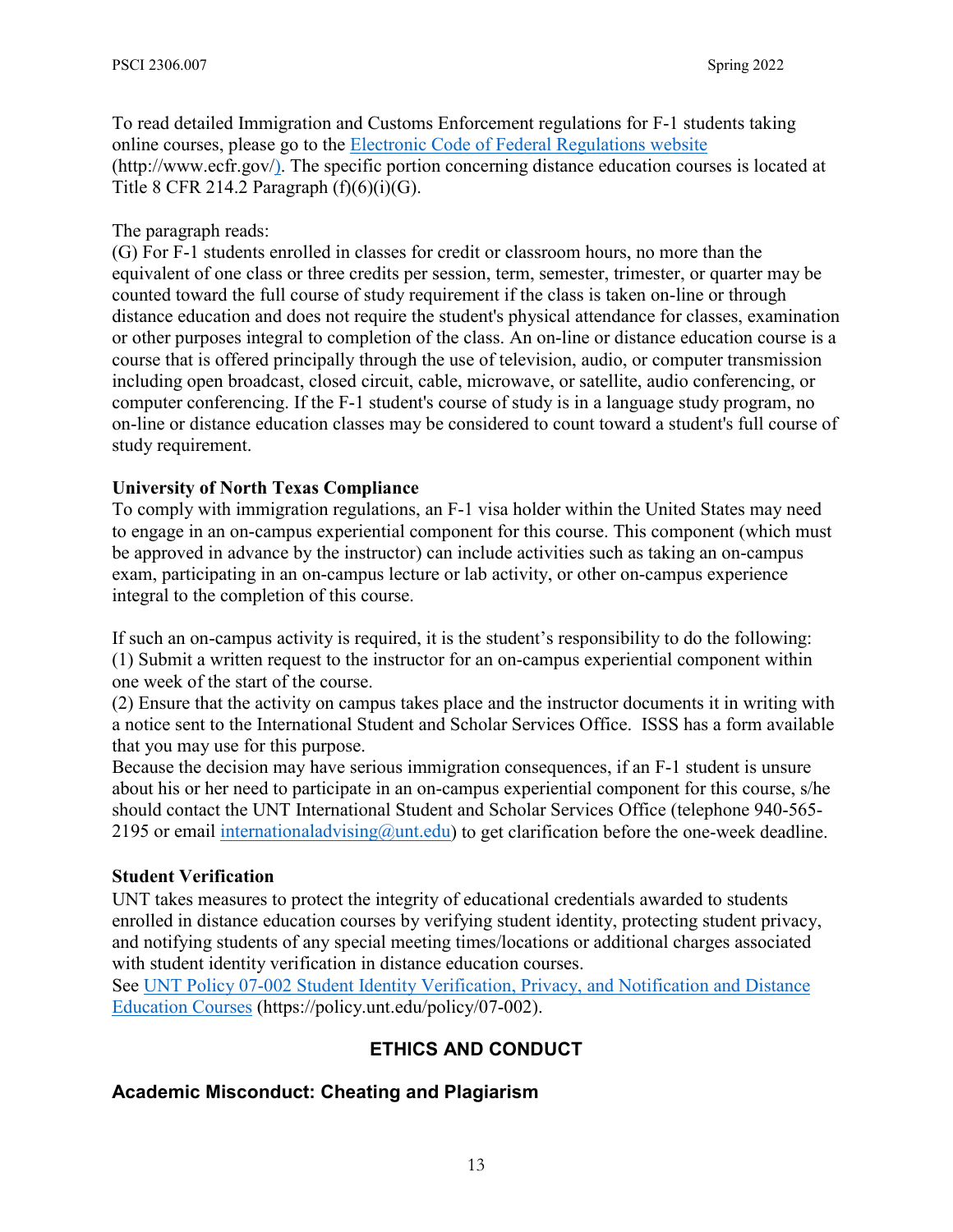According to UNT Policy 06.003, Student Academic Integrity, academic dishonesty occurs when students engage in behaviors including, but not limited to cheating, fabrication, facilitating academic dishonesty, forgery, plagiarism, and sabotage. A finding of academic dishonesty may result in a range of academic penalties or sanctions ranging from admonition to expulsion from the University. [http://facultysuccess.unt.edu/academic-integrity.](http://facultysuccess.unt.edu/academic-integrity)

The Political Science Department adheres to and enforces UNT's policy on academic integrity (cheating, plagiarism, forgery, fabrication, facilitating academic dishonesty and sabotage). Students in this class should review the policy, which is located at: [http://policy.unt.edu/sites/default/files/untpolicy/pdf/7-Student\\_Affairs-Academic\\_Integrity.pdf.](http://policy.unt.edu/sites/default/files/untpolicy/pdf/7-Student_Affairs-Academic_Integrity.pdf)

Violations of academic integrity in this course will addressed in compliance with the penalties and procedures laid out in this policy. Students may appeal any decision under this policy by following the procedures laid down in the UNT Policy Manual Section 18.1.16 "Student Standards of Academic Integrity."

Students should note that according to the UNT policy, "cheating" includes, but is not limited to: "1) the use of any unauthorized assistance to take exams, tests, quizzes, or other assessments; 2) dependence upon the aid of sources beyond those authorized by the instructor in writing papers, preparing reports, solving problems, or carrying out other assignments; 3) the acquisition, without permission of tests, notes, or other academic materials belonging to a faculty or staff member of the University; 4) dual submission of a paper or project, or re-submission of a paper or project to a different class without express permission from the instructor; 5) any other act designed to give a student an unfair advantage on an academic assignment." According to UNT policy, plagiarism is defined as the "use of another's thoughts or words without proper attribution in any academic exercise *regardless of the student's intent*" (emphasis mine). It includes, but is not limited to: "1) the knowing or negligent use by paraphrase or direct quotation of the published or unpublished work of another person without full and clear acknowledgement or citation; 2) the knowing or negligent unacknowledged use of materials prepared by another person or by an agency engaged in selling term papers or other academic materials."

## **Rules of Engagement and Classroom Conduct**

Rules of engagement refer to the way students are expected to interact with each other and with their instructors. Here are some general guidelines:

- While the freedom to express yourself is a fundamental human right, any communication that utilizes cruel and derogatory language on the basis of race, color, national origin, religion, sex, sexual orientation, gender identity, gender expression, age, disability, genetic information, veteran status, or any other characteristic protected under applicable federal or state law will not be tolerated.
- Treat your instructor and classmates with respect in any communication online or face-toface, even when their opinion differs from your own.
- Ask for and use the correct name and pronouns for your instructor and classmates.
- Speak from personal experiences. Use "I" statements to share thoughts and feelings. Try not to speak on behalf of groups or other individual's experiences.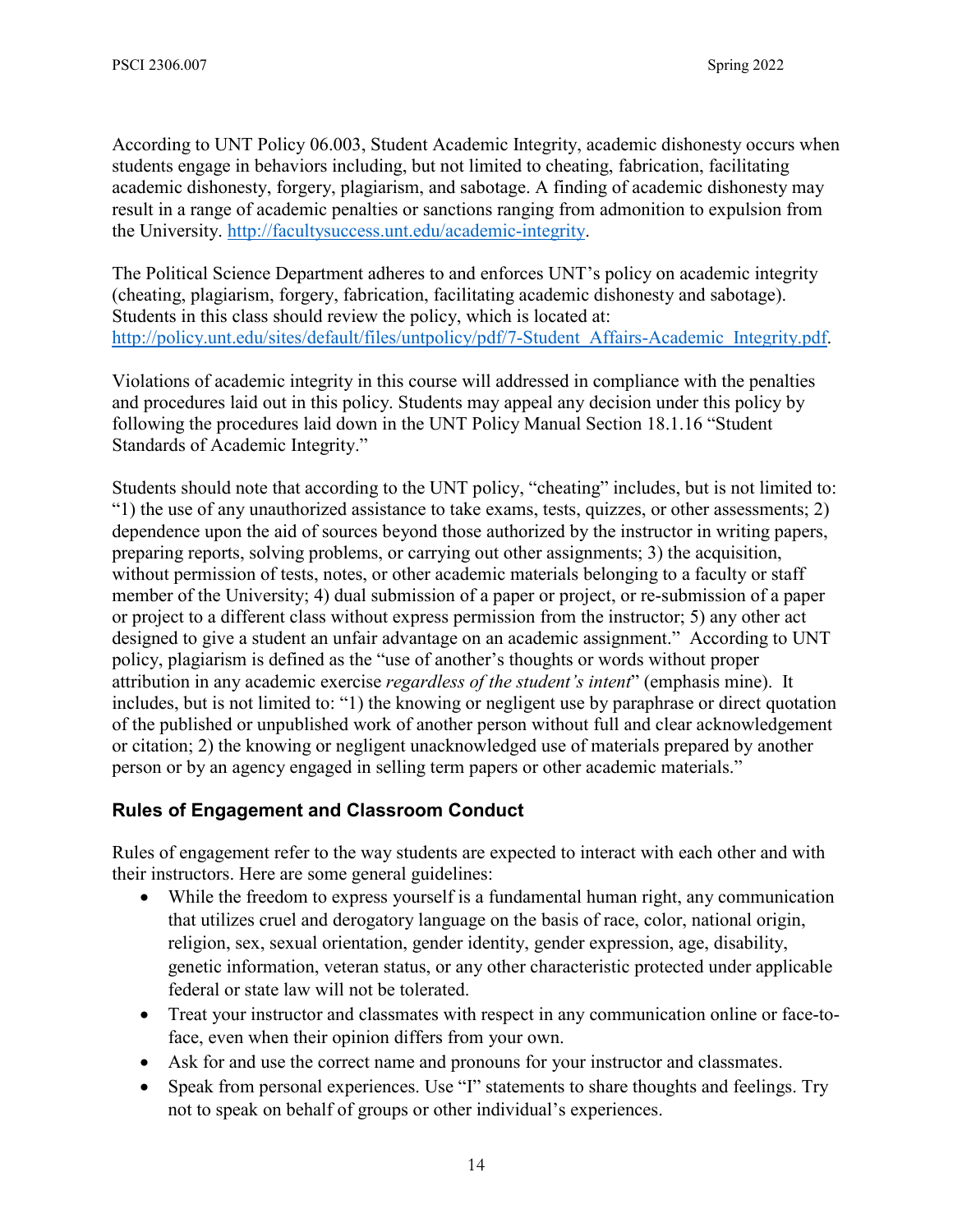- Use your critical thinking skills to challenge other people's ideas, instead of attacking individuals.
- Avoid using all caps while communicating digitally. This may be interpreted as "YELLING!"
- Be cautious when using humor or sarcasm in emails or discussion posts as tone can be difficult to interpret digitally.
- Avoid using "text-talk" unless explicitly permitted by your instructor.
- Proofread and fact-check your sources.
- Keep in mind that online posts can be permanent, so think first before you type.

See these [Engagement Guidelines](https://clear.unt.edu/online-communication-tips) (https://clear.unt.edu/online-communication-tips) for more information.

## **Acceptable Student Behavior**

Student behavior that interferes with an instructor's ability to conduct a class or other students' opportunity to learn is unacceptable and disruptive and will not be tolerated in any instructional form a UNT. Students engaging in unacceptable and disruptive behavior will be directed to leave the classroom and the instructor may refer to the student to the Center for Student Rights and Responsibilities to consider whether the student's conduct violated the Code of Student Conduct. The university's expectations for student conduct apply to all instructional forums including university and electronic classrooms, labs, and discussion groups, field trips, etc. The Code of Student Conduct can be found at [https://deanofstudents.unt.edu/conduct.](https://deanofstudents.unt.edu/conduct)

As an instructor, I believe that students learn best when they are able to engage with each other (and the professor!) in a respectful and open-minded manner. So, please practice the Golden Rule and treat others as you would like to be treated. Specifically, I ask that you avoid disruptive behaviors by:

- Silencing all disruptive electronic devices;
- Refraining from texting, tweeting, checking email, surfing the internet, or reading irrelevant materials during class;
- Having side conversations with others during class;
- Falling asleep.

Since the topics in this course will encourage lively and energetic discussions and debates, it is also important for you to show respect for others' opinions and points of view, even when you disagree.

In addition, please follow some simple, but important guidelines for "virtual" classroom conduct if we need to meet remotely.

**Please remember that the chat features in Zoom are designed to facilitate class** participation. They should not be used to make disruptive/off topic comments, hold side conversations, or disparage other students in the class. If this becomes an issue and students are not using the chat features in a respectful manner, I will disable the chat.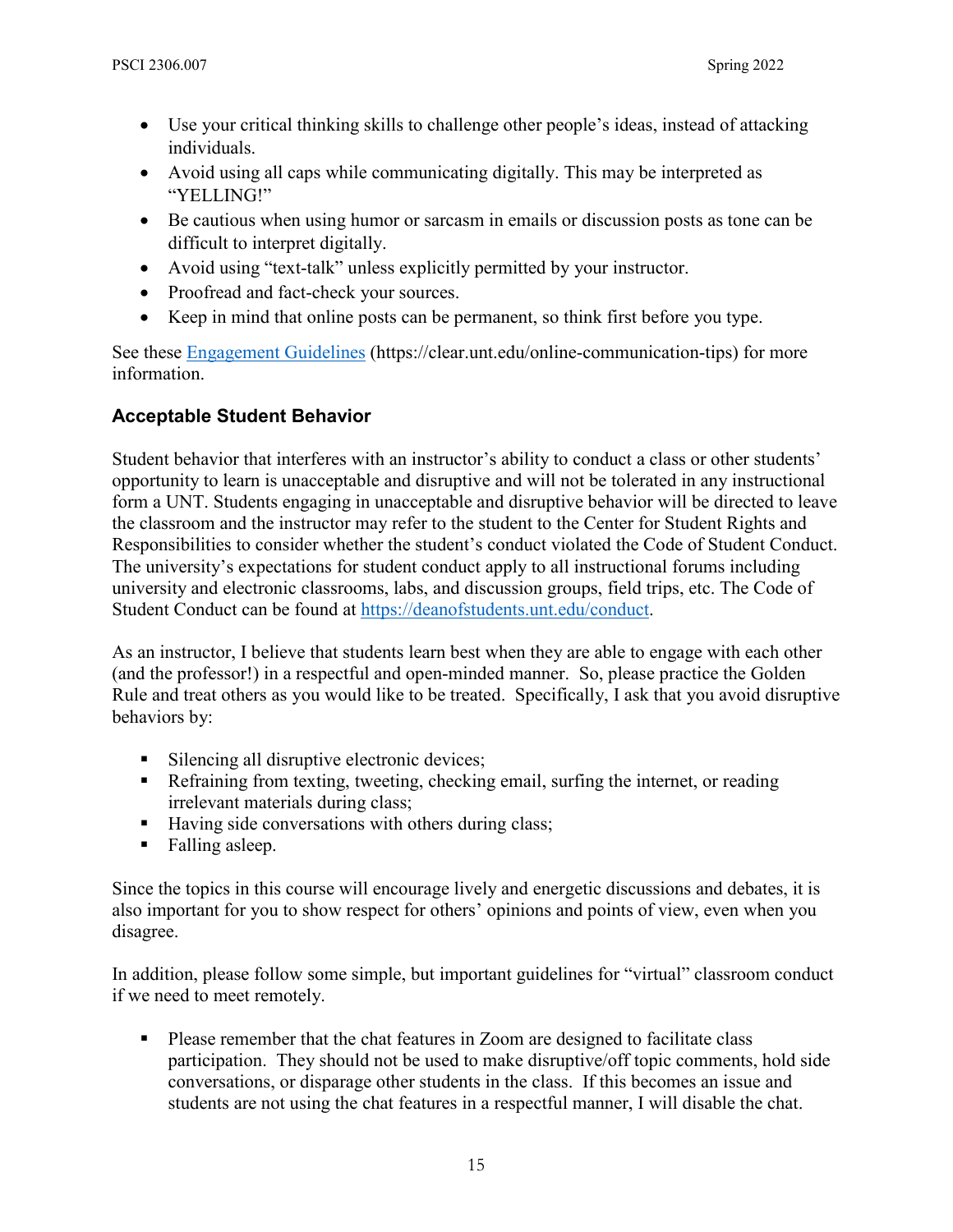- Please attend class sessions and be prepared to participate virtually using Zoom's interactive features (chat, hand raising) and/or your computer's webcam and microphone.
- If possible, please plan on participating in class in a relatively quiet, distraction freeroom.
- Please familiarize yourself with how to turn the "mute" function on and off to minimize distractions for your classmates during class.

## **ACADEMIC SUPPORT & STUDENT SERVICES**

## **Student Support Services and Mental Health**

UNT provides mental health resources to students to help ensure there are numerous outlets to turn to that wholeheartedly care for and are there for students in need, regardless of the nature of an issue or its severity. Listed below are several resources on campus that can support your academic success and mental well-being:

- [Student Health and Wellness Center](https://studentaffairs.unt.edu/student-health-and-wellness-center) (https://studentaffairs.unt.edu/student-health-andwellness-center)
- [Counseling and Testing Services](https://studentaffairs.unt.edu/counseling-and-testing-services) (https://studentaffairs.unt.edu/counseling-and-testingservices)
- [UNT Care Team](https://studentaffairs.unt.edu/care) (https://studentaffairs.unt.edu/care)
- [UNT Psychiatric Services](https://studentaffairs.unt.edu/student-health-and-wellness-center/services/psychiatry) (https://studentaffairs.unt.edu/student-health-and-wellnesscenter/services/psychiatry)
- [Individual Counseling](https://studentaffairs.unt.edu/counseling-and-testing-services/services/individual-counseling) (https://studentaffairs.unt.edu/counseling-and-testingservices/services/individual-counseling)

## **Chosen Names**

A chosen name is a name that a person goes by that may or may not match their legal name. If you have a chosen name that is different from your legal name and would like that to be used in class, please let the instructor know. Below is a list of resources for updating your chosen name at UNT.

- [UNT Records](https://registrar.unt.edu/transcripts-and-records/update-your-personal-information)
- [UNT ID Card](https://sfs.unt.edu/idcards)
- [UNT Email Address](https://sso.unt.edu/idp/profile/SAML2/Redirect/SSO;jsessionid=E4DCA43DF85E3B74B3E496CAB99D8FC6?execution=e1s1)
- [Legal Name](https://studentaffairs.unt.edu/student-legal-services)

*\*UNT euIDs cannot be changed at this time. The collaborating offices are working on a process to make this option accessible to UNT community members.*

## **Pronouns**

Pronouns (she/her, they/them, he/him, etc.) are a public way for people to address you, much like your name, and can be shared with a name when making an introduction, both virtually and inperson. Just as we ask and don't assume someone's name, we should also ask and not assume someone's pronouns.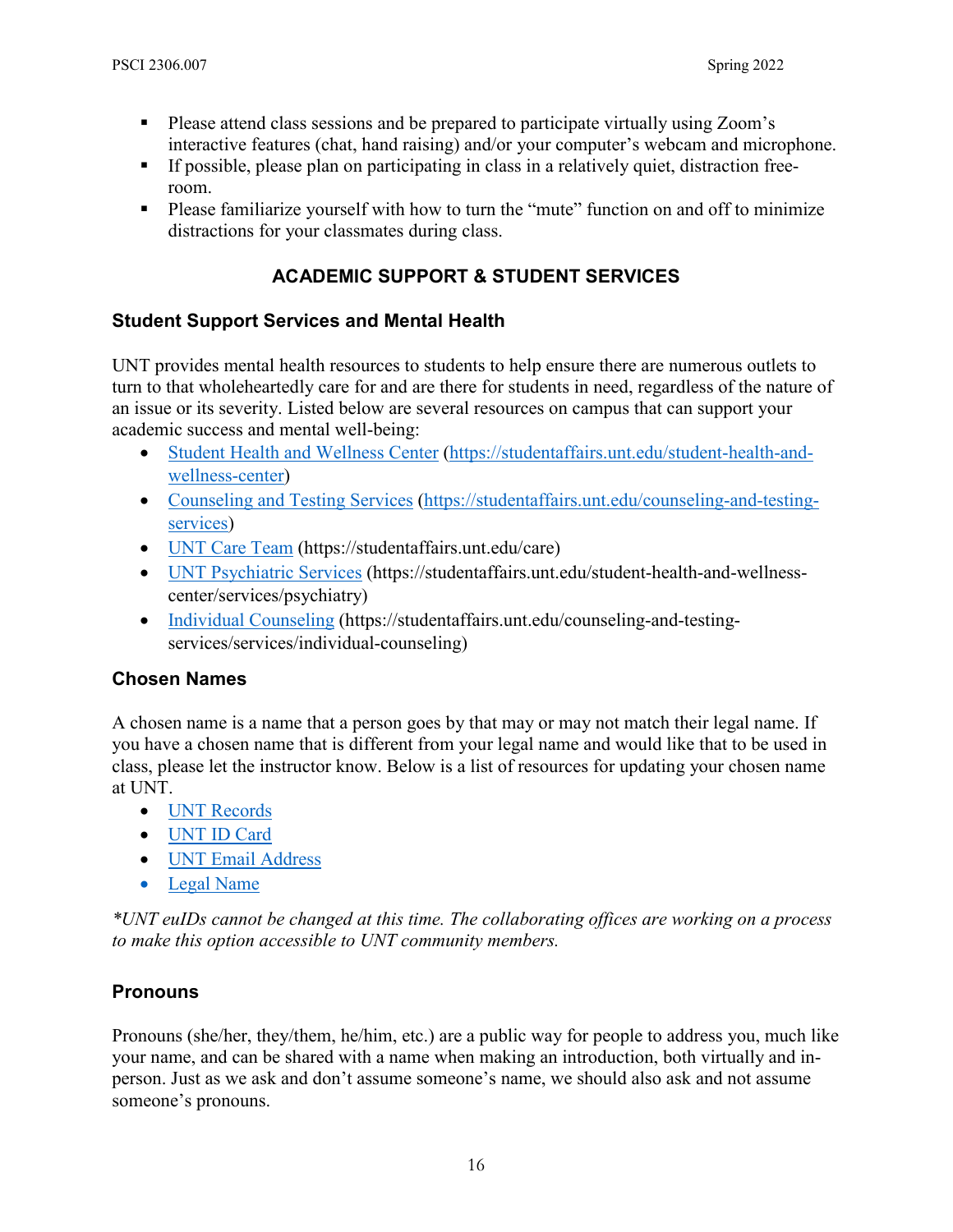You can [add your pronouns to your Canvas account](https://community.canvaslms.com/docs/DOC-18406-42121184808) so that they follow your name when posting to discussion boards, submitting assignments, etc.

Below is a list of additional resources regarding pronouns and their usage:

- o [What are pronouns and why are they important?](https://www.mypronouns.org/what-and-why)
- o [How do I use pronouns?](https://www.mypronouns.org/how)
- o [How do I share my pronouns?](https://www.mypronouns.org/sharing)
- o [How do I ask for another person's pronouns?](https://www.mypronouns.org/asking)
- o [How do I correct myself or others when the wrong pronoun is used?](https://www.mypronouns.org/mistakes)

### **Additional Student Support Services**

- Registrar (https://registrar.unt.edu/registration)
- [Financial Aid](https://financialaid.unt.edu/) (https://financialaid.unt.edu/)
- [Student Legal Services](https://studentaffairs.unt.edu/student-legal-services) (https://studentaffairs.unt.edu/student-legal-services)
- [Career Center](https://studentaffairs.unt.edu/career-center) (https://studentaffairs.unt.edu/career-center)
- [Multicultural Center](https://edo.unt.edu/multicultural-center) (https://edo.unt.edu/multicultural-center)
- [Counseling and Testing Services](https://studentaffairs.unt.edu/counseling-and-testing-services) (https://studentaffairs.unt.edu/counseling-and-testingservices)
- [Pride Alliance](https://edo.unt.edu/pridealliance) (https://edo.unt.edu/pridealliance)
- [UNT Food Pantry](https://deanofstudents.unt.edu/resources/food-pantry) (https://deanofstudents.unt.edu/resources/food-pantry)

### **Academic Support Services**

- [Academic Resource Center](https://clear.unt.edu/canvas/student-resources) (https://clear.unt.edu/canvas/student-resources)
- [Academic Success Center](https://success.unt.edu/asc) (https://success.unt.edu/asc)
- [UNT Libraries](https://library.unt.edu/) (https://library.unt.edu/)
- [Writing Lab](http://writingcenter.unt.edu/) [\(http://writingcenter.unt.edu/\)](http://writingcenter.unt.edu/)

## **Political Science Librarian**

Brea Henson is the librarian for the Department of Political Science, Latina/o and Mexican American Studies, and Peace Studies. If you have questions about library resources and research methods for your course assignments, please email [Brea.Henson@unt.edu](mailto:Brea.Henson@unt.edu) or [schedule an](https://library.unt.edu/people/brea-henson/)  [appointment](https://library.unt.edu/people/brea-henson/) for either an in-person or virtual research consultation. Her office is in Willis 083a on the Lower Level of Willis Library.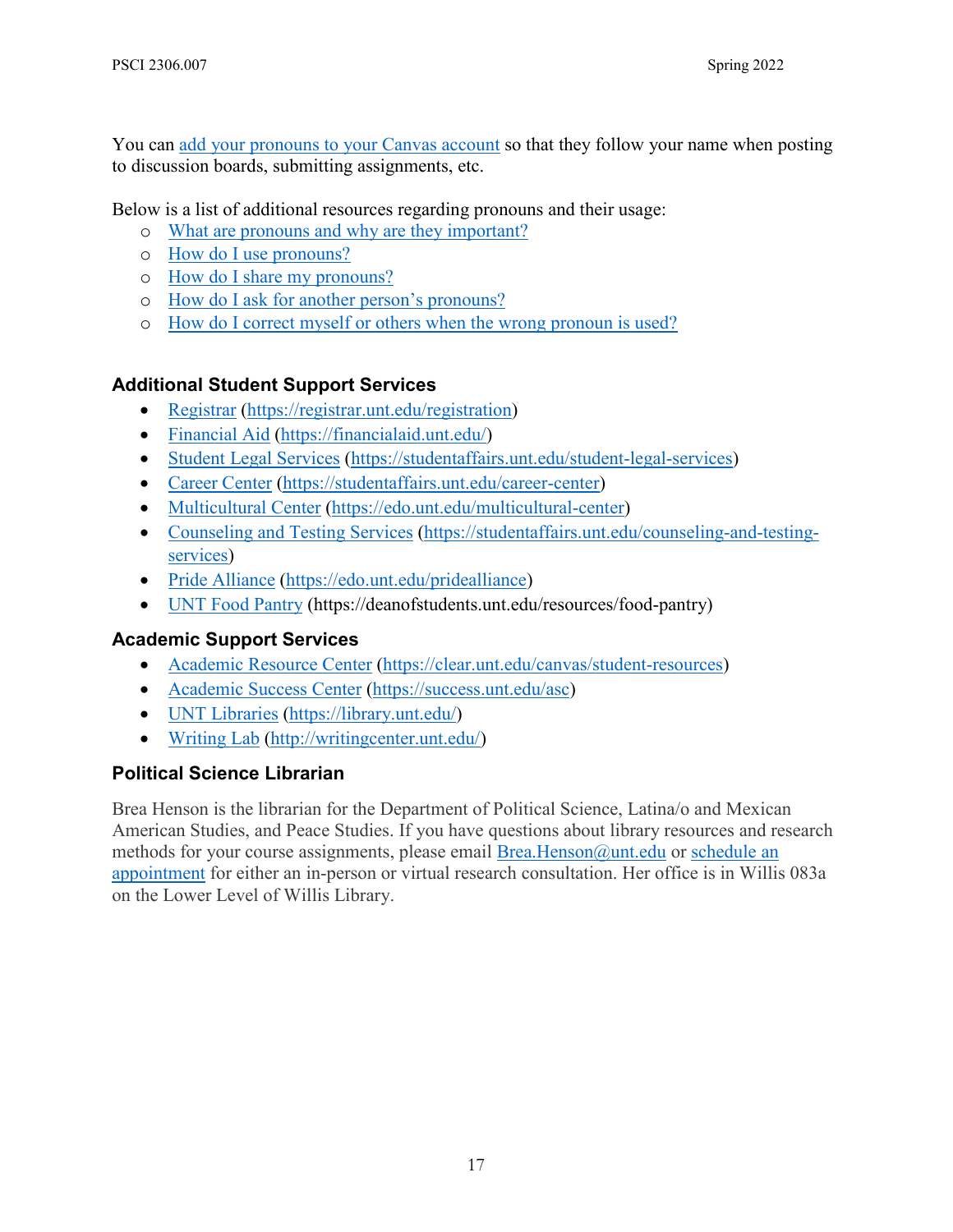## **COURSE SCHEDULE**

All reading assignments should be completed before class, on the day that they are listed.

### **Wednesday, January 19: Course Introduction**

- Read the entire syllabus.
- Purchase the **required** *PSCI 2306 Workbook*. This is a digital textbook that you will access on Canvas. To get to the workbook, click on Assignments, and then navigate to any of the workbook chapters to purchase the workbook directly through Canvas or to enter the access code you received from the UNT Bookstore. You will need to purchase this workbook to complete required, graded homework assignments.
- *Optional*: Purchase the **recommended** *American Government* textbook. This is a traditional textbook that is available in both print and digital formats. I am recommending, but not requiring students to purchase it. The readings in this textbook will supplement the information provided in lectures. It may be particularly helpful for students who have limited prior coursework in American government and American history.

## **PART I: AMERICAN FOUNDATIONS, POLITICAL CULTURE, AND THE CONSTITUTION**

### **Friday, January 21: Key Concepts**

- Recommended Reading: *American Government*, Chapter 1 (pages 1-12)
- Before class, take the Pew Research Center's Political Typology Quiz available at: <https://www.pewresearch.org/politics/quiz/political-typology/>

## **Monday, January 24: American Political Culture**

- *Due Date: Syllabus Quiz Due Today at 11:59 PM*
- Recommended Reading: *American Government*, Chapter 1 (pages 12-26)

## **Wednesday, January 26: American Foundations**

- Read the Declaration of Independence: [https://www.archives.gov/founding](https://www.archives.gov/founding-docs/declaration-transcript)[docs/declaration-transcript](https://www.archives.gov/founding-docs/declaration-transcript)
- Read the Constitution of the United States: [https://www.archives.gov/founding](https://www.archives.gov/founding-docs/constitution-transcript)[docs/constitution-transcript](https://www.archives.gov/founding-docs/constitution-transcript)

## **Friday, January 28: The US Constitution**

■ Recommended Reading: *American Government*, Chapter 2

## **Monday, January 31: The US Constitution**

*Due Date: PSCI 2306 Workbook, The Constitution (Chapter 1) due at 11:59 PM*

### **Wednesday, February 2: Texas Constitution**

• No Reading for Today

## **Friday, February 4: Federalism**

■ Recommended Reading: *American Government*, Chapter 3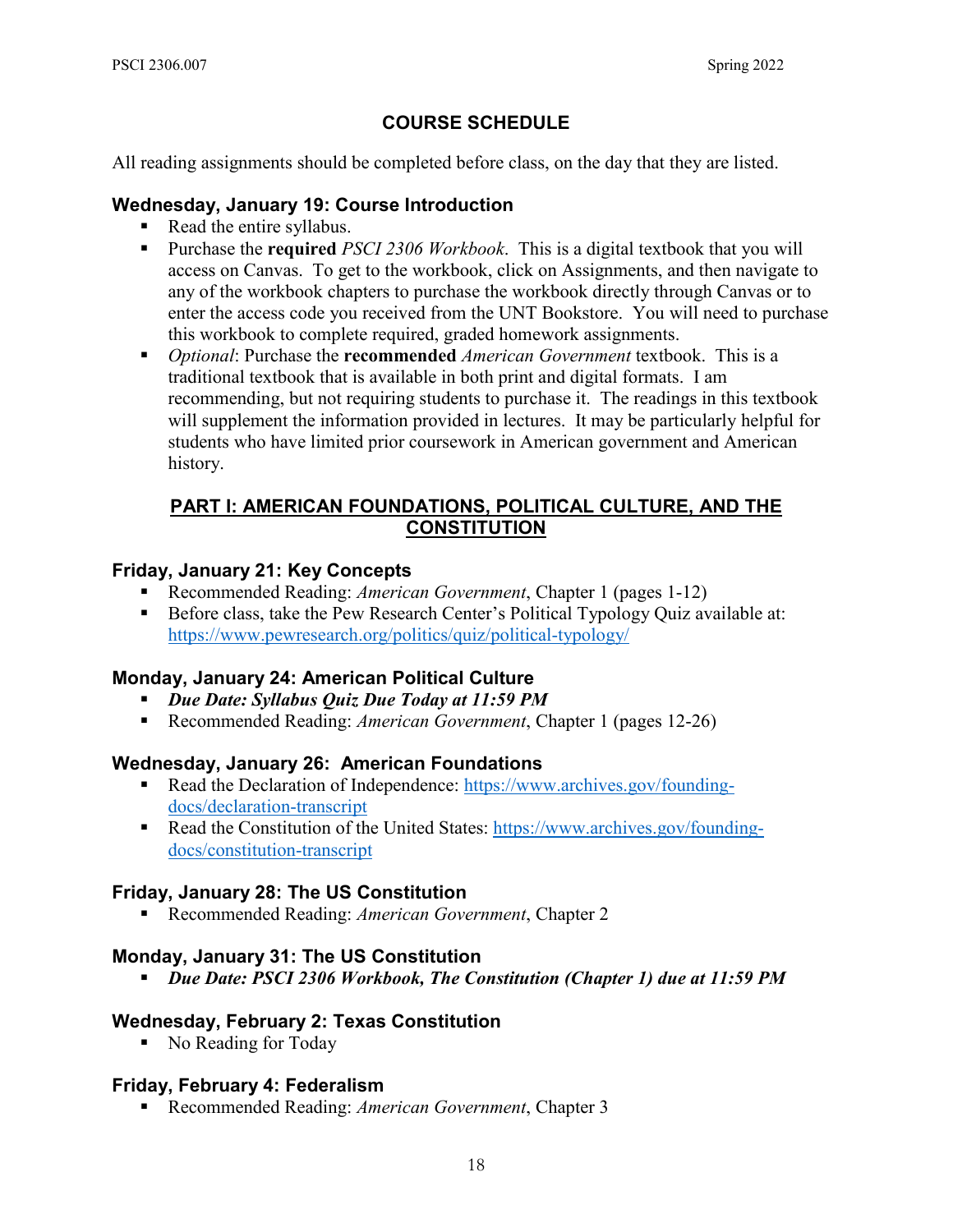#### **Monday, February 7: Federalism**

Read *PSCI 2306 Workbook*, Federalism (Chapter 2)

#### **Wednesday, February 9: Contemporary Federalism**

*Due Date: PSCI 2306 Workbook, Federalism (Chapter 2) due at 11:59 PM*

#### **Friday, February 11: Review for Exam 1**

• No reading

#### **Monday, February 14: Exam 1 on American Foundations, Political Culture, and The Constitution**

 Exam will ONLY be open on Canvas during our regular class meeting time. You will have 50 minutes to complete the test. Plan accordingly.

### **PART II: THE LEGISLATIVE AND EXECUTIVE BRANCHES**

#### **Wednesday, February 16: Congressional Powers and Responsibilities**

Recommended Reading: *American Government*, Chapter 10 (pages 291-296)

#### **Friday, Friday 18: Congressional Organization (Parties and Committees)**

Recommended Reading: *American Government*, Chapter 10 (pages 296-305)

#### **Monday, February 21: The Legislative Process**

Recommended Reading: *American Government*, Chapter 12 (pages 340-353)

#### **Wednesday, February 23: Influences on the Legislative Process**

Read *PSCI 2306 Workbook,* The Legislative Process (Chapter 3)

#### **Friday, February 25: Congressional Elections and Representation**

*Due Date: PSCI 2306 Workbook, The Legislative Process (Chapter 3) due at 11:59 PM*

#### **Monday, February 28: The Presidency in the Constitution**

■ Recommended Reading: *American Government*, Chapter 11

#### **Wednesday, March 2: Presidential Powers**

Read *PSCI 2306 Workbook*, The Presidency (Chapter 4)

#### **Friday, March 4: Presidential Establishment and Presidential Influence**

*Due Date: PSCI 2306 Workbook, The Presidency (Chapter 4) due at 11:59 PM*

#### **Monday, March 7: Texas Legislative and Executive Branches**

• No reading

### **Wednesday, March 9: Policymaker Letter Tutorial**

 Class will not meet today; Complete the Policymaker Tutorial Module on Canvas on your own time instead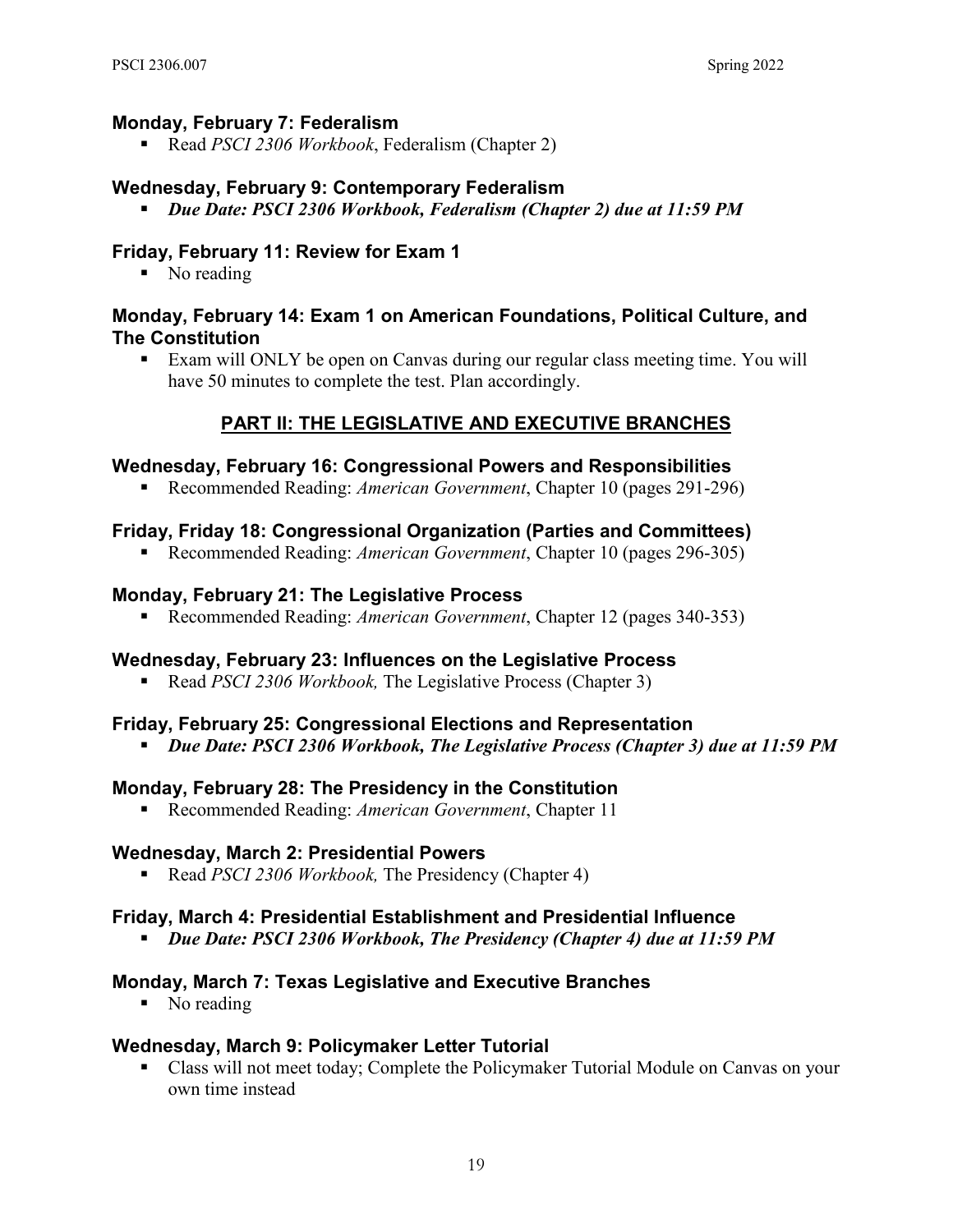#### **Friday, March 11: Policymaker Letters Due**

- Class will not meet; work on your policymaker letter
- *Policymaker Letters Due Today at 11:59 PM*

#### **Monday, March 14: No Class for Spring Break**

#### **Wednesday, March 16: No Class for Spring Break**

#### **Friday, March 18: No Class for Spring Break**

#### **Monday, March 21: What is The Bureaucracy?**

■ Recommended Reading: *American Government*, Chapter 12

#### **Wednesday, March 23: Bureaucratic Power and Accountability**

Read *PSCI 2306 Workbook*, The Bureaucracy (Chapter 5)

#### **Friday, March 25: The Bureaucracy and Rulemaking**

*Due Date: PSCI 2306 Workbook, The Bureaucracy (Chapter 5) due at 11:59 PM*

#### **Monday, March 28: Public Policy**

• No reading

#### **Wednesday, March 30: Review for Exam 2**

• No reading

#### **Friday, April 1: Exam 2 on the Legislative and Executive Branches**

 Exam will ONLY be open on Canvas during our regular class meeting time. You will have 50 minutes to complete the test. Plan accordingly.

#### **PART 3: THE COURTS, CIVIL LIBERTIES, AND CIVIL RIGHTS**

#### **Monday, April 4: The Courts in the Constitution**

Recommended Reading: *American Government*, Chapter 13

#### **Wednesday, April 6: Supreme Court Cases and Nominations**

*Due Date: PSCI 2306 Workbook, The Courts (Chapter 6) due at 11:59 PM*

#### **Friday, April 8: Supreme Revenge Extra Credit Activity**

- Class will not meet today; watch the *Supreme Revenge* Documentary and complete the extra credit activity. The extra credit is due at 11:59 PM.
- *Due Date: Supreme Revenge Extra Credit due at 11:59 PM*

#### **Monday, April 11: Civil Liberties**

■ Recommended Reading: *American Government*, Chapter 4